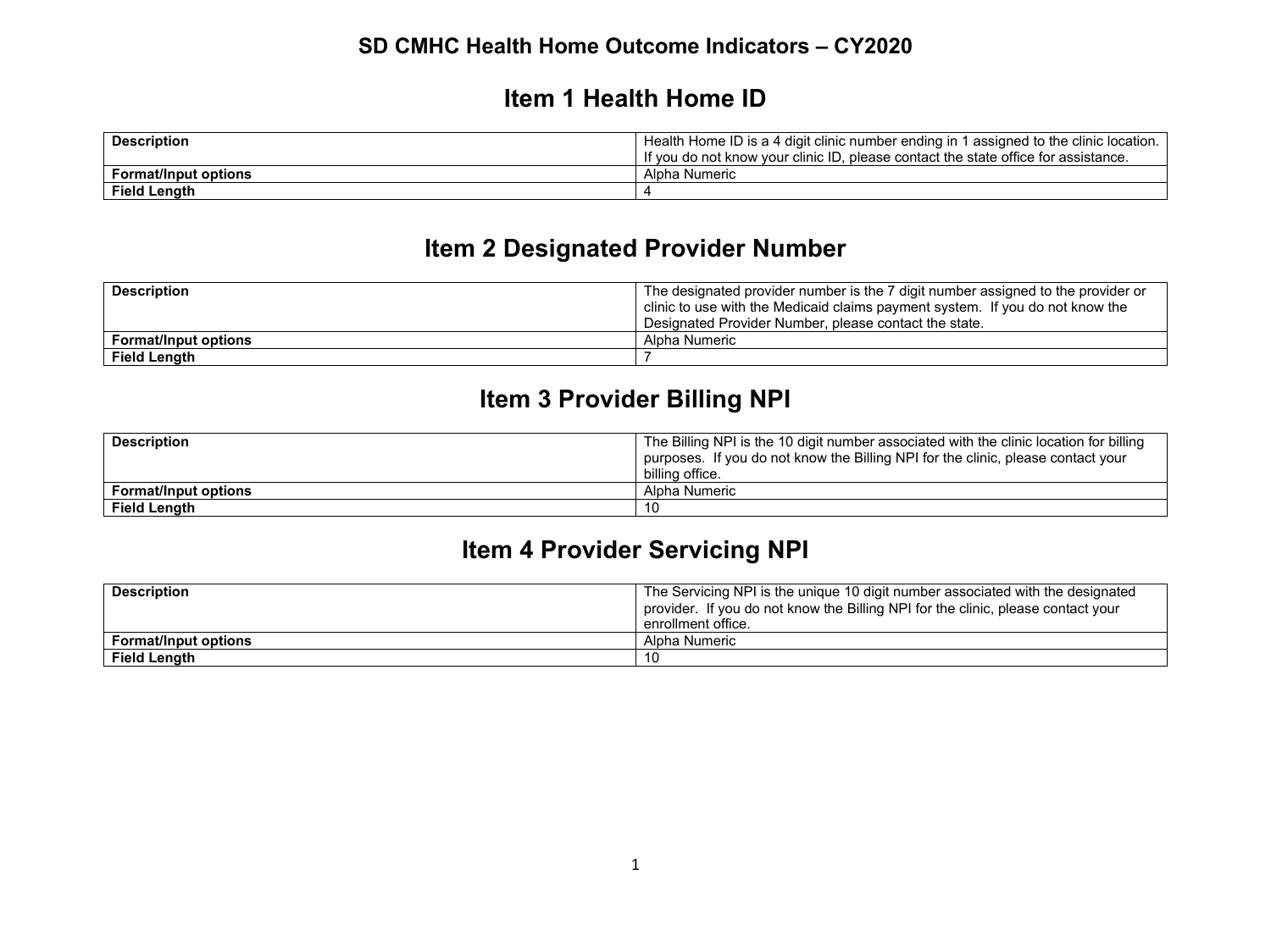## **Item 5 Provider Taxonomy**

| <b>Description</b>          | The Taxonomy is the 10 digit code associated with the designated provider's<br>specialty. If you do not know the Taxonomy for the provider, please contact your<br>enrollment office. |
|-----------------------------|---------------------------------------------------------------------------------------------------------------------------------------------------------------------------------------|
| <b>Format/Input options</b> | Alpha Numeric                                                                                                                                                                         |
| <b>Field Length</b>         | 10                                                                                                                                                                                    |

## **Item 6 Recipient ID**

| <b>Description</b>          | The Recipient ID is the 9 digit Medicaid number associated with the recipient. This<br>number can be found on the caseload report provided at the beginning of each |
|-----------------------------|---------------------------------------------------------------------------------------------------------------------------------------------------------------------|
|                             | month.                                                                                                                                                              |
| <b>Format/Input options</b> | Alpha Numeric                                                                                                                                                       |
| <b>Field Length</b>         |                                                                                                                                                                     |

# **Item 7 Recipient Date of Birth**

| <b>Description</b>          | The Recipient Date of Birth is the date the recipient was born. |
|-----------------------------|-----------------------------------------------------------------|
| <b>Format/Input options</b> | Alpha Numeric mmddyyyy                                          |
| Field Length                |                                                                 |

## **Item 8 Recipient Gender**

| <b>Description</b>          | Please list the recipient gender.       |
|-----------------------------|-----------------------------------------|
| <b>Format/Input options</b> | F=Female<br>M= Male. I<br>Alpha Numeric |
| Field Length                |                                         |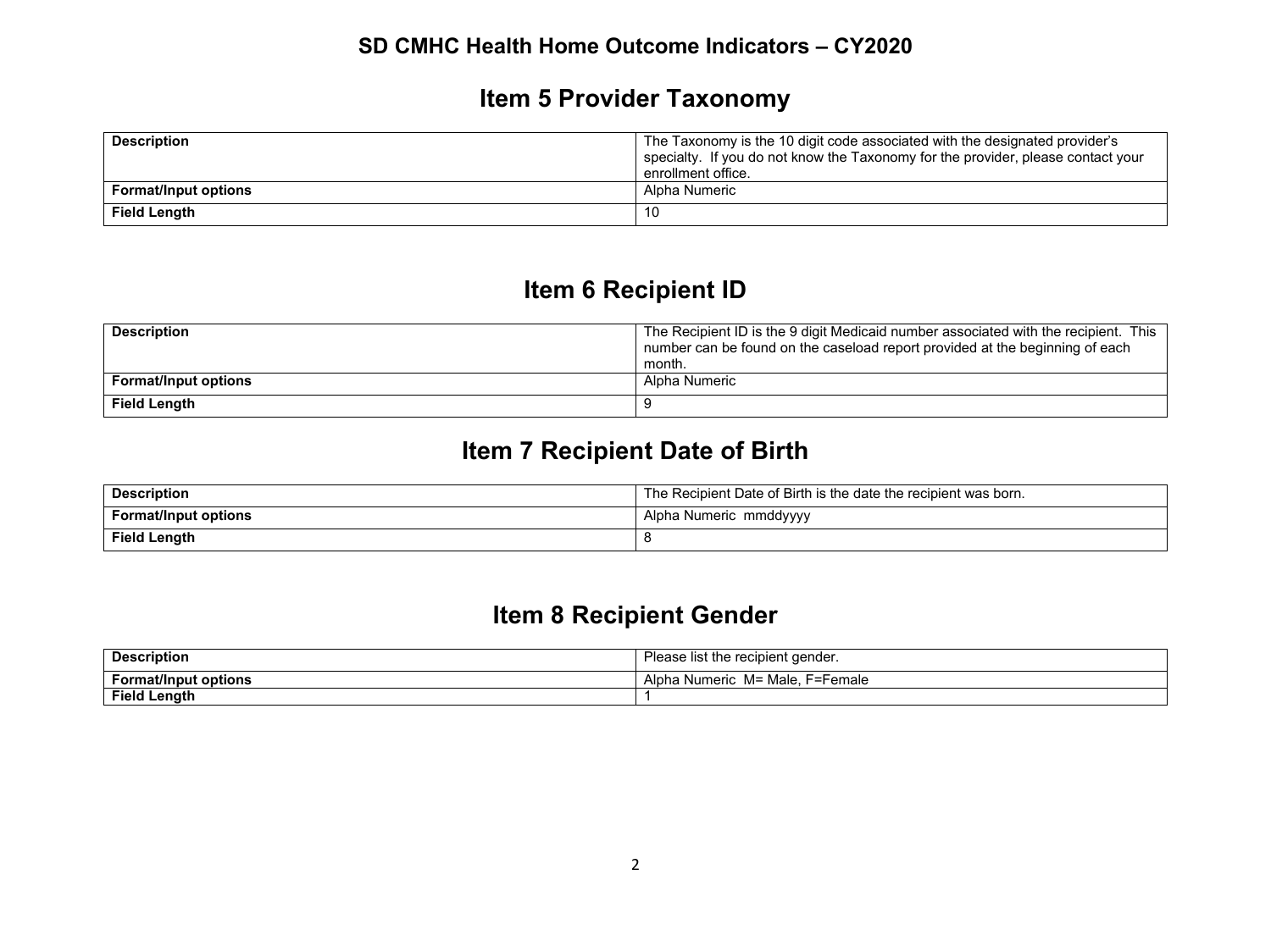## **Item 9 Recipient Status**

| <b>Description</b>          | Active recipients are those provided a core service during the defined reporting |
|-----------------------------|----------------------------------------------------------------------------------|
|                             | period.                                                                          |
| <b>Format/Input options</b> | Alpha Numeric $A =$ Active. N = Non Active                                       |
| <b>Field Length</b>         |                                                                                  |

Recipients with an N should not be included in the report.

## **Item 10 Collection Start Date**

| <b>Description</b>          | The Collection Start Date is the beginning of the defined period of data that is |
|-----------------------------|----------------------------------------------------------------------------------|
|                             | being reporting.                                                                 |
| <b>Format/Input options</b> | Alpha Numeric mmddyyyy. Options include 0101YYYYand 0701YYYY                     |
| <b>Field Length</b>         |                                                                                  |

## **Item 11 Collection End Date**

| <b>Description</b>          | The Collection Start Date is the end date of the defined period of data that is being |
|-----------------------------|---------------------------------------------------------------------------------------|
|                             | reporting.                                                                            |
| <b>Format/Input options</b> | Options include 0630YYYY and 1231YYYY<br>Alpha Numeric<br>mmddvvvv.                   |
| <b>Field Length</b>         |                                                                                       |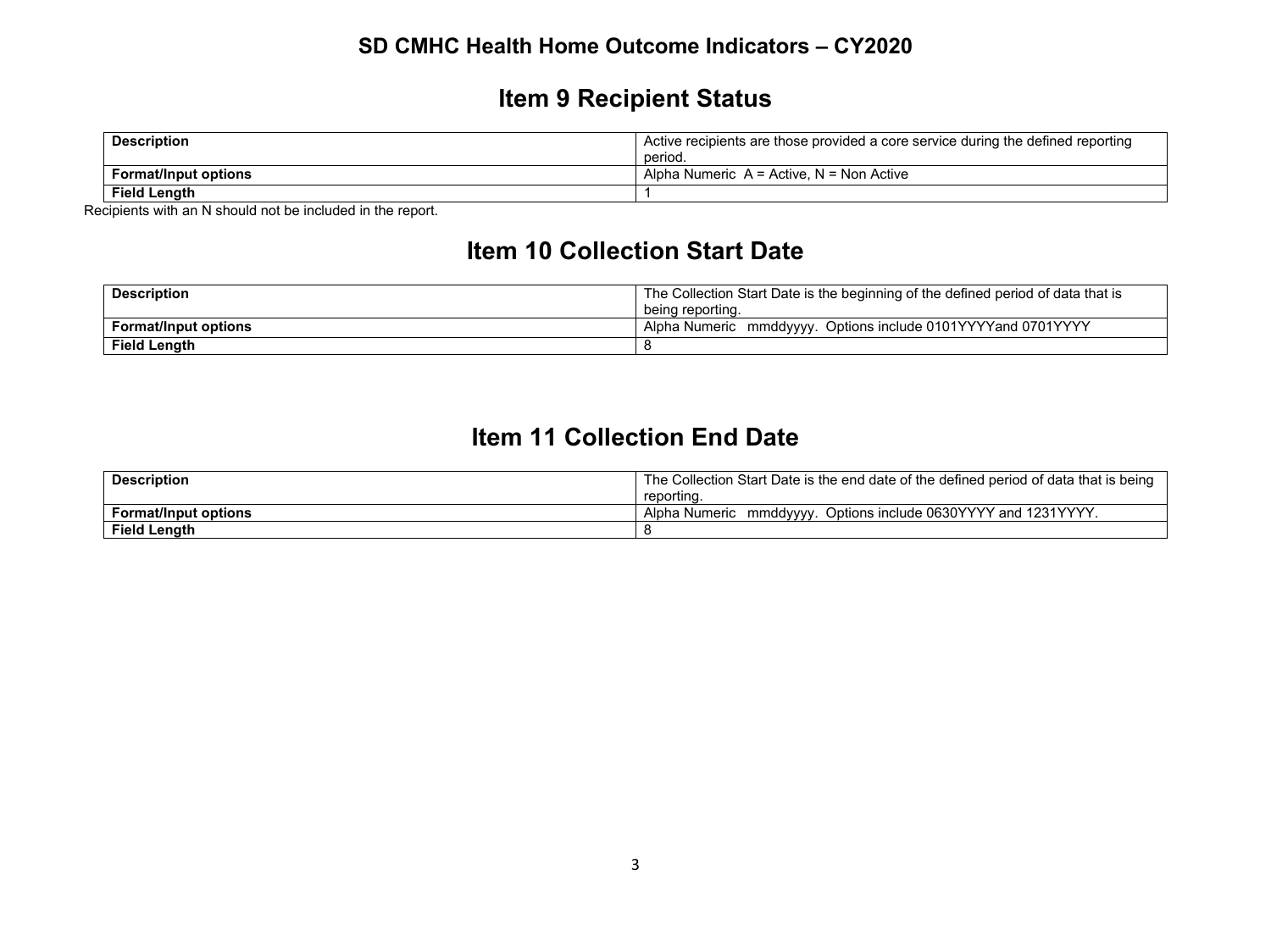# \***Item 12a Depression Screening Measure – Screen Completed**

| <b>Description</b>          | The percentage of recipients age 12 and older who were screened for clinical            |
|-----------------------------|-----------------------------------------------------------------------------------------|
|                             | depression using a standardized depression screening tool and, if positive, a           |
|                             |                                                                                         |
|                             | follow-up plan is documented on the date of the positive screen within the last 12      |
|                             | months. (See Appendix C for what makes these a positive Depression Screen for           |
|                             | each of these tools.)                                                                   |
|                             | Adolescent Screening Tools: (ages 12 to 17): could include but are not limited to       |
|                             | the following                                                                           |
|                             | Patient Health Questionnaire for Adolescents (PHQ-A),<br>$\bullet$                      |
|                             | Beck Depression Inventory-Primary Care Version (BDI-PC),                                |
|                             | Mood Feeling Questionnaire,                                                             |
|                             | Center for Epidemiologic Studies Depression Scale (CES-D)<br>$\bullet$                  |
|                             | PRIME MD-PHQ2.<br>$\bullet$                                                             |
|                             | Adult Screening Tools (age 18 and older)could include but are not limited to the        |
|                             | following:                                                                              |
|                             | Patient Health Questionnaire (PHQ9),<br>$\bullet$                                       |
|                             | Beck Depression Inventory (BDI or BDI-II),<br>$\bullet$                                 |
|                             | Center for Epidemiologic Studies Depression Scale (CES-D),<br>$\bullet$                 |
|                             | Depression Scale (DEPS),<br>$\bullet$                                                   |
|                             | Duke Anxiety-Depression Scale (DADS),<br>$\bullet$                                      |
|                             |                                                                                         |
|                             | Geriatric Depression Scale (SDS),                                                       |
|                             | Cornell Scale Screening and<br>$\bullet$                                                |
|                             | PRIME MD-PHQ2.<br>$\bullet$                                                             |
| <b>Measurement Period</b>   | Defined reporting period and six months prior                                           |
| <b>Numerator</b>            | Select an input option for each recipient in the denominator who during the             |
|                             | measurement period was screened for clinical depression on the date of the              |
|                             | encounter                                                                               |
| <b>Denominator</b>          | All recipients age 12 or older who during the measurement period had an                 |
|                             | outpatient visit. (see CMS specified encounter codes for Depression in the              |
|                             | Appendix B)                                                                             |
| <b>Format/Input options</b> | Alpha Numeric/ Y=Yes, N=No, A= Not applicable, R=refused                                |
|                             |                                                                                         |
| <b>Allowable Exclusions</b> | Patient refuses to participate; recipients under the age of 12; Patient is in an urgent |
|                             | or emergent situation where time is of the essence and to delay treatment would         |
|                             | jeopardize the patient's health status; Situations where the patient's functional       |
|                             | capacity or motivation to improve may impact the accuracy of results of nationally      |
|                             | recognized standardized depression assessment tools. For example: certain court-        |
|                             | appointed cases or cases of delirium. Patient has an active diagnosis of                |
|                             | depression or bipolar disorder                                                          |
| <b>Field Length</b>         |                                                                                         |
|                             |                                                                                         |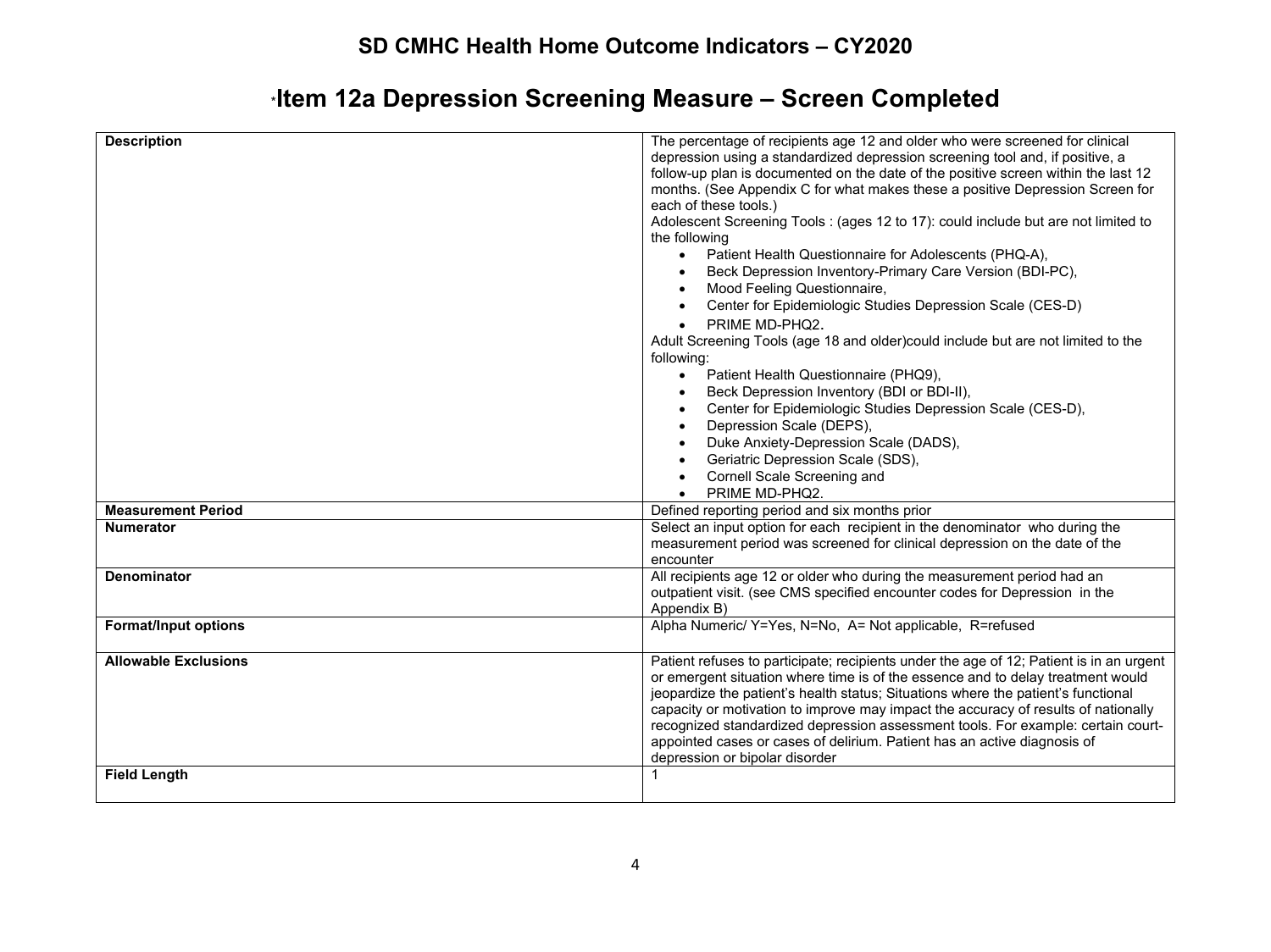# **Item 12b Depression Screening Measure – Positive Screen**

| <b>Description</b>                                 | The percentage of recipients age 12 and older who were screened for clinical<br>depression using a standardized depression screening tool and, if positive, a<br>follow-up plan is documented on the date of the positive screen within the last 12<br>months. (See Appendix C for what makes these a positive Depression Screen for<br>each of these tools.)<br>Adolescent Screening Tools: (ages 12 to 17): could include but are not limited to<br>the following<br>Patient Health Questionnaire for Adolescents (PHQ-A),<br>$\bullet$<br>Beck Depression Inventory-Primary Care Version (BDI-PC),<br>Mood Feeling Questionnaire,<br>$\bullet$<br>Center for Epidemiologic Studies Depression Scale (CES-D)<br>PRIME MD-PHQ2.<br>$\bullet$<br>Adult Screening Tools (age 18 and older)could include but are not limited to the<br>following:<br>Patient Health Questionnaire (PHQ9),<br>$\bullet$<br>Beck Depression Inventory (BDI or BDI-II),<br>$\bullet$<br>Center for Epidemiologic Studies Depression Scale (CES-D),<br>$\bullet$<br>Depression Scale (DEPS),<br>$\bullet$<br>Duke Anxiety-Depression Scale (DADS),<br>$\bullet$<br>Geriatric Depression Scale (SDS),<br>Cornell Scale Screening and<br>PRIME MD-PHQ2.<br>$\bullet$ |
|----------------------------------------------------|----------------------------------------------------------------------------------------------------------------------------------------------------------------------------------------------------------------------------------------------------------------------------------------------------------------------------------------------------------------------------------------------------------------------------------------------------------------------------------------------------------------------------------------------------------------------------------------------------------------------------------------------------------------------------------------------------------------------------------------------------------------------------------------------------------------------------------------------------------------------------------------------------------------------------------------------------------------------------------------------------------------------------------------------------------------------------------------------------------------------------------------------------------------------------------------------------------------------------------------------|
| <b>Measurement Period</b>                          |                                                                                                                                                                                                                                                                                                                                                                                                                                                                                                                                                                                                                                                                                                                                                                                                                                                                                                                                                                                                                                                                                                                                                                                                                                              |
|                                                    | Defined reporting period and six months prior                                                                                                                                                                                                                                                                                                                                                                                                                                                                                                                                                                                                                                                                                                                                                                                                                                                                                                                                                                                                                                                                                                                                                                                                |
| <b>Numerator</b>                                   | Select an input option for each recipient in the denominator who during the<br>measurement period who had a positive depression screen.                                                                                                                                                                                                                                                                                                                                                                                                                                                                                                                                                                                                                                                                                                                                                                                                                                                                                                                                                                                                                                                                                                      |
| <b>Denominator</b>                                 | Those patients with a "Y" as found in Item 12a                                                                                                                                                                                                                                                                                                                                                                                                                                                                                                                                                                                                                                                                                                                                                                                                                                                                                                                                                                                                                                                                                                                                                                                               |
| <b>Format/Input options</b>                        | Alpha Numeric/ Y=Yes, N=No, A= Not applicable                                                                                                                                                                                                                                                                                                                                                                                                                                                                                                                                                                                                                                                                                                                                                                                                                                                                                                                                                                                                                                                                                                                                                                                                |
| <b>Allowable Exclusions</b><br><b>Field Length</b> | Patient refuses to participate; recipients under the age of 12; Patient is in an urgent<br>or emergent situation where time is of the essence and to delay treatment would<br>jeopardize the patient's health status; Situations where the patient's functional<br>capacity or motivation to improve may impact the accuracy of results of nationally<br>recognized standardized depression assessment tools. For example: certain court-<br>appointed cases or cases of delirium. Patient has an active diagnosis of<br>depression or bipolar disorder                                                                                                                                                                                                                                                                                                                                                                                                                                                                                                                                                                                                                                                                                      |
|                                                    |                                                                                                                                                                                                                                                                                                                                                                                                                                                                                                                                                                                                                                                                                                                                                                                                                                                                                                                                                                                                                                                                                                                                                                                                                                              |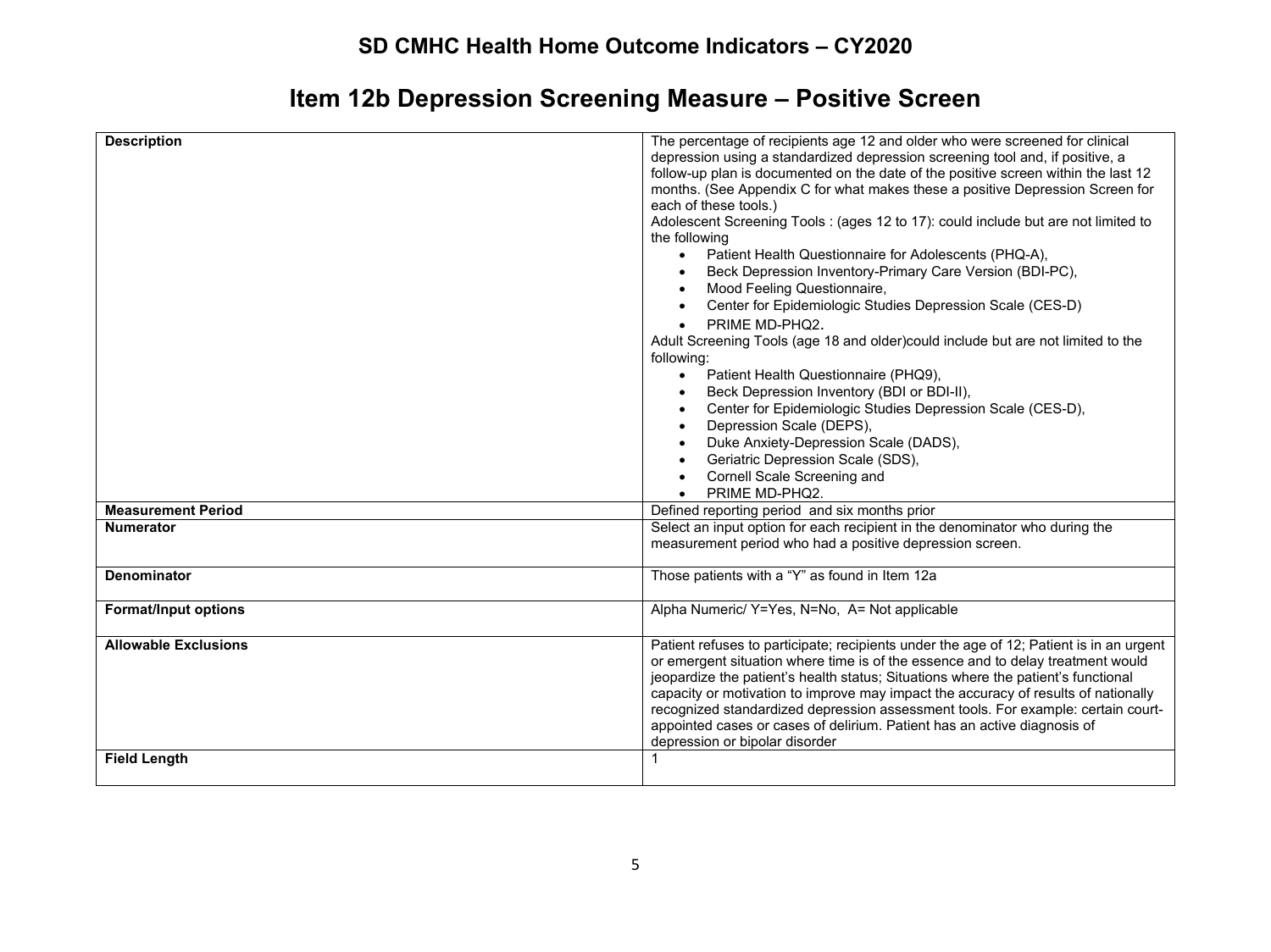# **Item 12c Depression Screening Measure – Follow-up Plan Documented**

| <b>Description</b>                                 | The percentage of recipients age 12 and older who were screened for clinical<br>depression using a standardized depression screening tool and, if positive, a<br>follow-up plan is documented on the date of the positive screen within the last 12<br>months. (See Appendix C for what makes these a positive Depression Screen for<br>each of these tools.)<br>Adolescent Screening Tools: (ages 12 to 17): could include but are not limited to<br>the following<br>Patient Health Questionnaire for Adolescents (PHQ-A),<br>$\bullet$<br>Beck Depression Inventory-Primary Care Version (BDI-PC),<br>Mood Feeling Questionnaire,<br>$\bullet$<br>Center for Epidemiologic Studies Depression Scale (CES-D)<br>$\bullet$<br>PRIME MD-PHQ2.<br>$\bullet$<br>Adult Screening Tools (age 18 and older)could include but are not limited to the<br>following:<br>Patient Health Questionnaire (PHQ9),<br>$\bullet$<br>Beck Depression Inventory (BDI or BDI-II),<br>$\bullet$<br>Center for Epidemiologic Studies Depression Scale (CES-D),<br>$\bullet$<br>Depression Scale (DEPS),<br>$\bullet$<br>Duke Anxiety-Depression Scale (DADS),<br>Geriatric Depression Scale (SDS),<br>Cornell Scale Screening and<br>PRIME MD-PHQ2.<br>$\bullet$ |
|----------------------------------------------------|----------------------------------------------------------------------------------------------------------------------------------------------------------------------------------------------------------------------------------------------------------------------------------------------------------------------------------------------------------------------------------------------------------------------------------------------------------------------------------------------------------------------------------------------------------------------------------------------------------------------------------------------------------------------------------------------------------------------------------------------------------------------------------------------------------------------------------------------------------------------------------------------------------------------------------------------------------------------------------------------------------------------------------------------------------------------------------------------------------------------------------------------------------------------------------------------------------------------------------------------|
| <b>Measurement Period</b>                          | Defined reporting period and period and six months prior                                                                                                                                                                                                                                                                                                                                                                                                                                                                                                                                                                                                                                                                                                                                                                                                                                                                                                                                                                                                                                                                                                                                                                                     |
| <b>Numerator</b>                                   | Select an input option for each recipient in the denominator who during the                                                                                                                                                                                                                                                                                                                                                                                                                                                                                                                                                                                                                                                                                                                                                                                                                                                                                                                                                                                                                                                                                                                                                                  |
|                                                    | measurement period who had follow-plan documented on the date of the positive<br>screen                                                                                                                                                                                                                                                                                                                                                                                                                                                                                                                                                                                                                                                                                                                                                                                                                                                                                                                                                                                                                                                                                                                                                      |
| <b>Denominator</b>                                 | Those patients with a "Y" as found in Item 12b                                                                                                                                                                                                                                                                                                                                                                                                                                                                                                                                                                                                                                                                                                                                                                                                                                                                                                                                                                                                                                                                                                                                                                                               |
| <b>Format/Input options</b>                        | Alpha Numeric/ Y=Yes, N=No, A= Not applicable                                                                                                                                                                                                                                                                                                                                                                                                                                                                                                                                                                                                                                                                                                                                                                                                                                                                                                                                                                                                                                                                                                                                                                                                |
| <b>Allowable Exclusions</b><br><b>Field Length</b> | Patient refuses to participate; recipients under the age of 12; Patient is in an urgent<br>or emergent situation where time is of the essence and to delay treatment would<br>jeopardize the patient's health status; Situations where the patient's functional<br>capacity or motivation to improve may impact the accuracy of results of nationally<br>recognized standardized depression assessment tools. For example: certain court-<br>appointed cases or cases of delirium. Patient has an active diagnosis of<br>depression or bipolar disorder                                                                                                                                                                                                                                                                                                                                                                                                                                                                                                                                                                                                                                                                                      |
|                                                    |                                                                                                                                                                                                                                                                                                                                                                                                                                                                                                                                                                                                                                                                                                                                                                                                                                                                                                                                                                                                                                                                                                                                                                                                                                              |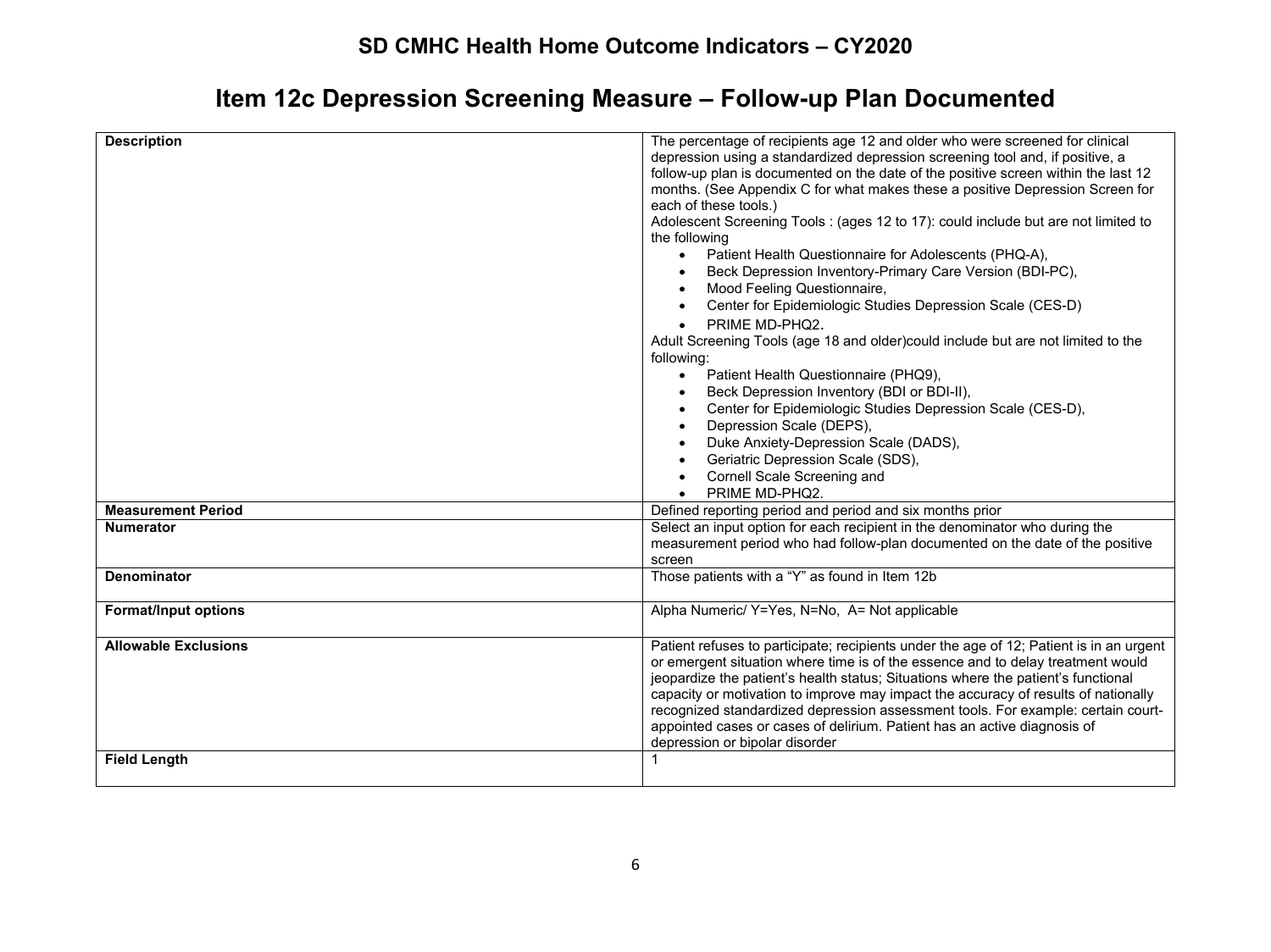## **Item 13 Substance Abuse Screening**

| <b>Description</b>          | Percentage of recipients 12 years and older who were screened for tobacco,<br>alcohol and/or other drug dependencies within the last 12 months |
|-----------------------------|------------------------------------------------------------------------------------------------------------------------------------------------|
| <b>Measurement Period</b>   | Defined measurement period and six months prior                                                                                                |
| <b>Numerator</b>            | Select an input option for all recipients in the denominator to answer the following                                                           |
|                             | question. Was the recipient screened for tobacco, alcohol and/or other drug                                                                    |
|                             | dependencies within the last 12 months?                                                                                                        |
| <b>Denominator</b>          | All recipients 12 years and older.                                                                                                             |
| <b>Format/Input options</b> | Alpha Numeric/ Y=Yes, N=No, A= Not applicable                                                                                                  |
| <b>Allowable Exclusions</b> | Recipients under the age of 12                                                                                                                 |
| <b>Field Length</b>         |                                                                                                                                                |

## **Item 13a Substance Abuse Screening Positive**

| <b>Description</b>          | Percentage of recipients 12 years and older who had a positive screen for tobacco,   |
|-----------------------------|--------------------------------------------------------------------------------------|
|                             | alcohol and/or other drug dependencies within the last 12 months.                    |
| <b>Measurement Period</b>   | Defined measurement period and six months prior                                      |
| <b>Numerator</b>            | Select an input option for all recipients in the denominator to answer the following |
|                             | question. Did the recipient have a positive screen for tobacco, alcohol and/or other |
|                             | drug dependencies within the last 12 months?                                         |
| <b>Denominator</b>          | All recipients where a Y was indicated as a response to Item 13                      |
| <b>Format/Input options</b> | Alpha Numeric/Y=Yes, N=No, A= Not applicable                                         |
| <b>Allowable Exclusions</b> | Recipients under the age of 12                                                       |
| <b>Field Length</b>         |                                                                                      |

## **Item 13b Substance Abuse Positive Screen Referred**

| <b>Description</b>          | Percentage of recipients 12 years and older who had a positive screen and were<br>referred for cessation counseling or other treatment options for tobacco; or referred<br>for assessment for alcohol and/or other drug dependencies within the last 12 |
|-----------------------------|---------------------------------------------------------------------------------------------------------------------------------------------------------------------------------------------------------------------------------------------------------|
|                             | months.                                                                                                                                                                                                                                                 |
| <b>Measurement Period</b>   | Defined reporting period and six months prior                                                                                                                                                                                                           |
| <b>Numerator</b>            | Select an input option for all recipients in the denominator to answer the following                                                                                                                                                                    |
|                             | question. Was the recipient referred for cessation counseling or other treatment                                                                                                                                                                        |
|                             | options for tobacco, or referred for assessment for alcohol and/or other drug                                                                                                                                                                           |
|                             | dependencies within the last 12 months?                                                                                                                                                                                                                 |
| <b>Denominator</b>          | All recipients where a Y was indicated as the response to Item 13a                                                                                                                                                                                      |
| <b>Format/Input options</b> | Alpha Numeric/ Y=Yes, N=No, A= Not applicable                                                                                                                                                                                                           |
| <b>Allowable Exclusions</b> | Recipients under the age of 12                                                                                                                                                                                                                          |
| <b>Field Length</b>         |                                                                                                                                                                                                                                                         |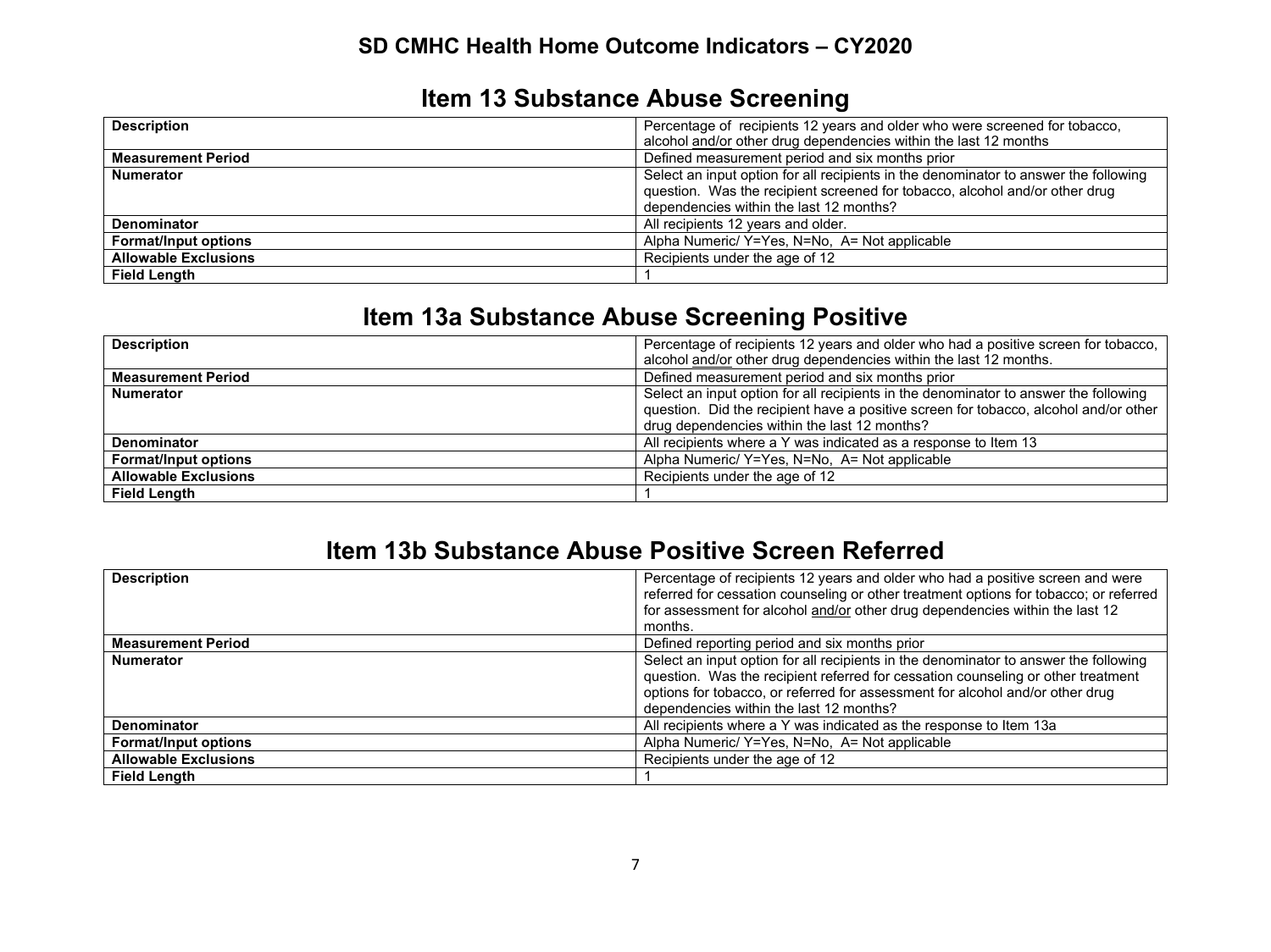## **\*Item 14 - Substance Abuse - New**

| <b>Description</b>          | Percentage of recipients age 12 years and older (adolescents and adults) with a      |
|-----------------------------|--------------------------------------------------------------------------------------|
|                             | new episode of alcohol or other drug (AOD) within the last 12 months.                |
| <b>Measurement Period</b>   | Defined reporting period and six months prior                                        |
| <b>Numerator</b>            | Select an input option for recipients within the denominator to answer the following |
|                             | question. Did the recipient have a new episode of AOD dependency (see Appendix       |
|                             | A Item 14) during a visit (see item 40) within the last 12 months?                   |
| <b>Denominator</b>          | Recipients 12 years of age and older                                                 |
| <b>Format/Input options</b> | Alpha Numeric/ Y=Yes, N=No, U=Unknown, A= Not applicable                             |
| <b>Allowable Exclusions</b> | Recipients under the age of 12; Patients with a previous active diagnosis of AOD     |
|                             | dependence in the 60 days prior to the first episode of alcohol or drug              |
|                             | dependence.                                                                          |
| <b>Field Length</b>         |                                                                                      |

## \***Item 15 - Substance Abuse - Initiation of AOD Treatment**

| <b>Description</b>          | Percentage of recipients age 12 years and older (adolescents and adults) with a       |
|-----------------------------|---------------------------------------------------------------------------------------|
|                             | new episode of alcohol or other drug (AOD) dependence who received initiation         |
|                             | of AOD treatment within the last 12 months                                            |
| <b>Measurement Period</b>   | Defined reporting period and six months prior                                         |
| <b>Numerator</b>            | Select an input option for recipients within the denominator to answer the following  |
|                             | question. Did the recipient have an initiation of AOD treatment through an            |
|                             | inpatient admission, intensive outpatient encounter or partial hospitalization within |
|                             | 14 days of diagnosis? (See Appendix B)                                                |
| <b>Denominator</b>          | Recipients where Y was indicated as the input option for item 14.                     |
| <b>Format/Input options</b> | Alpha Numeric/ Y=Yes, N=No, U=Unknown, A= Not applicable                              |
| <b>Allowable Exclusions</b> | Recipients under the age 12                                                           |
| <b>Field Length</b>         |                                                                                       |

# **\*Item 16 - Substance Abuse - Engagement of AOD**

| <b>Description</b>        | Percentage of recipients' age 12 years and older (adolescents and adults) with a<br>new episode of alcohol or other drug (AOD) dependence who received |
|---------------------------|--------------------------------------------------------------------------------------------------------------------------------------------------------|
|                           | *Engagement of AOD treatment within the last 12 months.                                                                                                |
| <b>Measurement Period</b> | Defined reporting period and six months prior                                                                                                          |
| <b>Numerator</b>          | Select an input option for recipients within the denominator to answer the following                                                                   |
|                           | question. Did the recipient have two or more additional services within 30 days?                                                                       |
|                           | (See Appendix B) Multiple engagement visits may occur on the same day, but they                                                                        |
|                           | must be with different providers in order to be counted.                                                                                               |
| Denominator               | Recipients where Y was reported as the input option in Item 15.                                                                                        |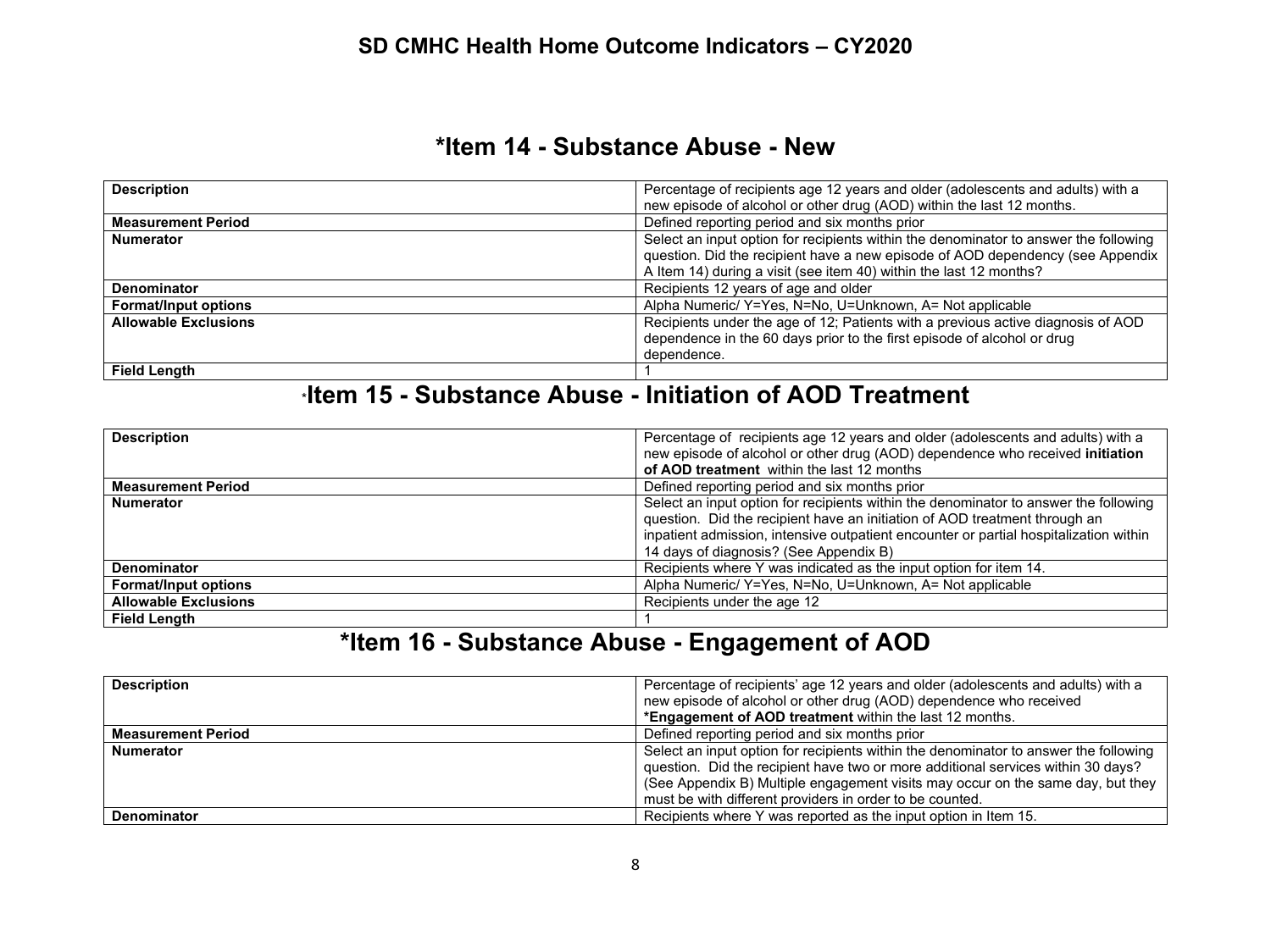| <b>Format/Input options</b>             | ∶applicable<br>∖lpha Numeric/<br>≒Yes.<br>=Unknown. A<br>Α=<br>$nn -$<br>--<br><b>NIA</b><br>⊫<br>. — 1<br>᠁<br>٦u |
|-----------------------------------------|--------------------------------------------------------------------------------------------------------------------|
| <b>Allowable I</b><br><b>Exclusions</b> | cipients under age<br>.<br>ישנ                                                                                     |
| Field<br>Lenath                         |                                                                                                                    |

## **Item 17 Asthma**

| <b>Description</b>          | Percentage of recipients with an active asthma problem with the most recent<br>condition of "Persistent" documented in medical chart through the Measurement<br>Period with one or more face to face visits for asthma within the last year. |
|-----------------------------|----------------------------------------------------------------------------------------------------------------------------------------------------------------------------------------------------------------------------------------------|
| <b>Measurement Period</b>   | Defined reporting period and six months prior.                                                                                                                                                                                               |
| <b>Numerator</b>            | Choose one of the input options for each recipient in the denominator to answer<br>the following question. Did the recipient have an active asthma problem with the<br>most recent condition of "Persistent" documented in medical chart?    |
| Denominator                 | Recipients between the ages of 5 and 50 who have a diagnosis of one of asthma<br>found in the Appendix A for item 17 who have had a face to face visit for asthma<br>within the last year.                                                   |
| Input options               | Character: Y=Yes, N=No, U=Unknown, A= Not applicable                                                                                                                                                                                         |
| <b>Allowable Exclusions</b> | Individuals outside the age range.                                                                                                                                                                                                           |
| <b>Field Lenath</b>         |                                                                                                                                                                                                                                              |

## **Item 17a Asthma Controller**

| <b>Description</b>          | Percentage of recipients between the ages of 5 and 50 with a diagnosis of<br>"Persistent" asthma through the measurement period that were on a prescription<br>drug to control Asthma during the measurement period? |
|-----------------------------|----------------------------------------------------------------------------------------------------------------------------------------------------------------------------------------------------------------------|
| <b>Measurement Period</b>   | Defined reporting period and six months prior.                                                                                                                                                                       |
| <b>Numerator</b>            | Choose one of the input options for each recipient in the denominator to answer<br>the following question. Was the HH recipient on a prescription drug to control<br>Asthma during the measurement period?           |
| Denominator                 | Recipients between the ages of 5 and 50 who have an asthma diagnosis and are<br>on one an oral or inhaled Medication on a daily basis.                                                                               |
| <b>Format/Input options</b> | Character/Y=Yes, N=No, U=Unknown, A= Not applicable                                                                                                                                                                  |
| <b>Allowable Exclusions</b> | None                                                                                                                                                                                                                 |
| <b>Field Length</b>         |                                                                                                                                                                                                                      |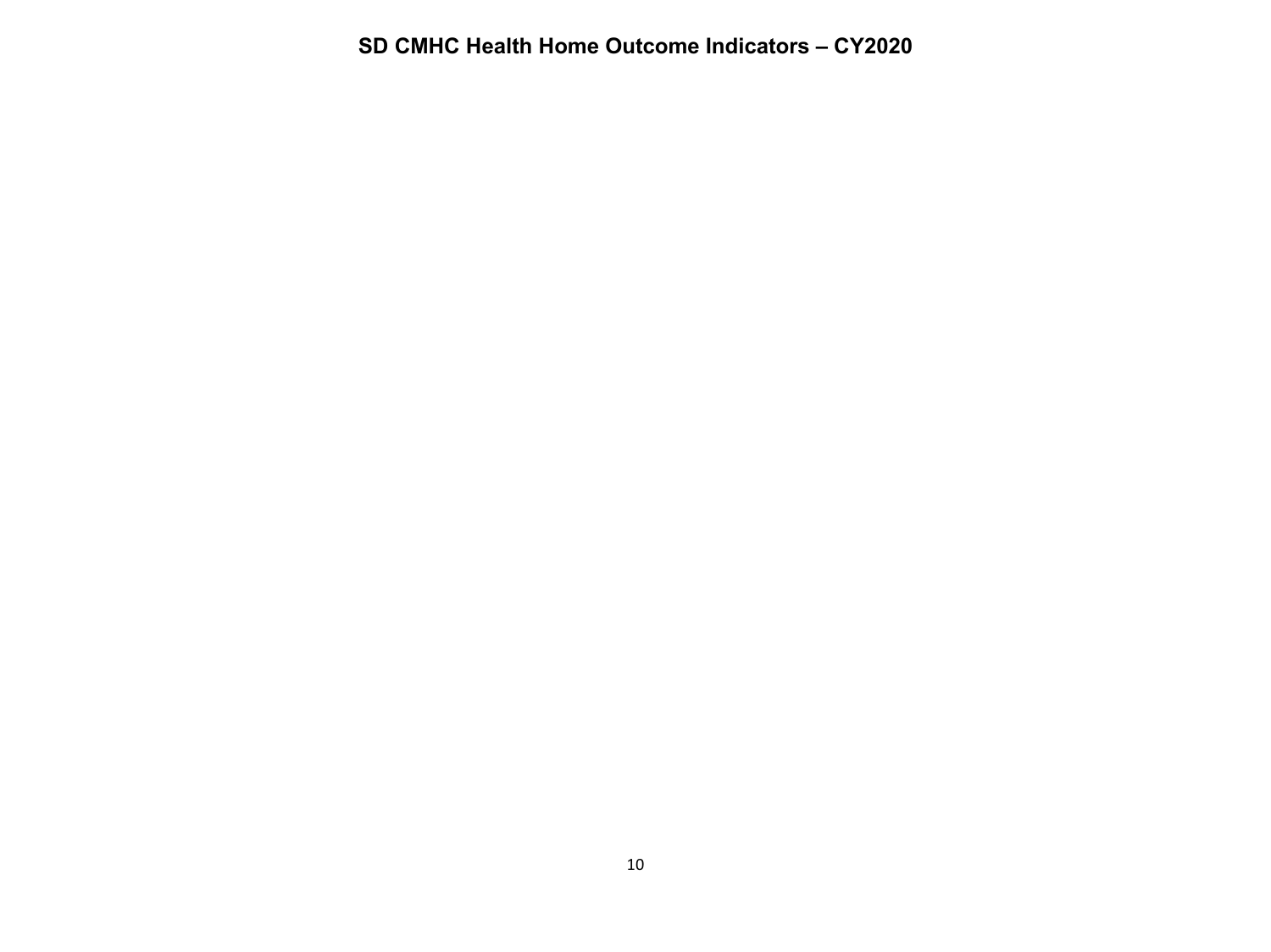## **Item 18 – Hospitalization for Chronic Obstructive Pulmonary Disease**

| <b>Description</b>          | Percentage of recipients who have been hospitalized due to their diagnosis of<br>Chronic Obstructive Pulmonary Disease (COPD) in the Measurement Period. |
|-----------------------------|----------------------------------------------------------------------------------------------------------------------------------------------------------|
| <b>Measurement Period</b>   | Defined reporting period and the six months prior                                                                                                        |
| <b>Numerator</b>            | For each recipient, enter the total number discharges with a principal diagnosis of<br>COPD                                                              |
| <b>Denominator</b>          | All recipients                                                                                                                                           |
| Input options               | Numeric/enter number A=Not applicable                                                                                                                    |
| <b>Allowable Exclusions</b> | None                                                                                                                                                     |
| <b>Field Length</b>         |                                                                                                                                                          |

## **Item 18a - Discharge follow-up within 72 hours**

| <b>Description</b>          | Percentage of hospitalizations for COPD where the recipient received a follow-up<br>contact within 72 hours?                                                |
|-----------------------------|-------------------------------------------------------------------------------------------------------------------------------------------------------------|
| <b>Measurement Period</b>   | Defined reporting period and six months prior                                                                                                               |
| <b>Numerator</b>            | For each recipient where the value of Item 18 is not $= 0$ , enter the total number<br>discharges that had a follow-up contact within 72 hours of discharge |
| <b>Denominator</b>          | Recipients where the value of Item 18 was not $=0$                                                                                                          |
| <b>Format/Input options</b> | Numeric/enter number A=Not applicable                                                                                                                       |
| <b>Allowable Exclusions</b> | None                                                                                                                                                        |
| <b>Field Length</b>         |                                                                                                                                                             |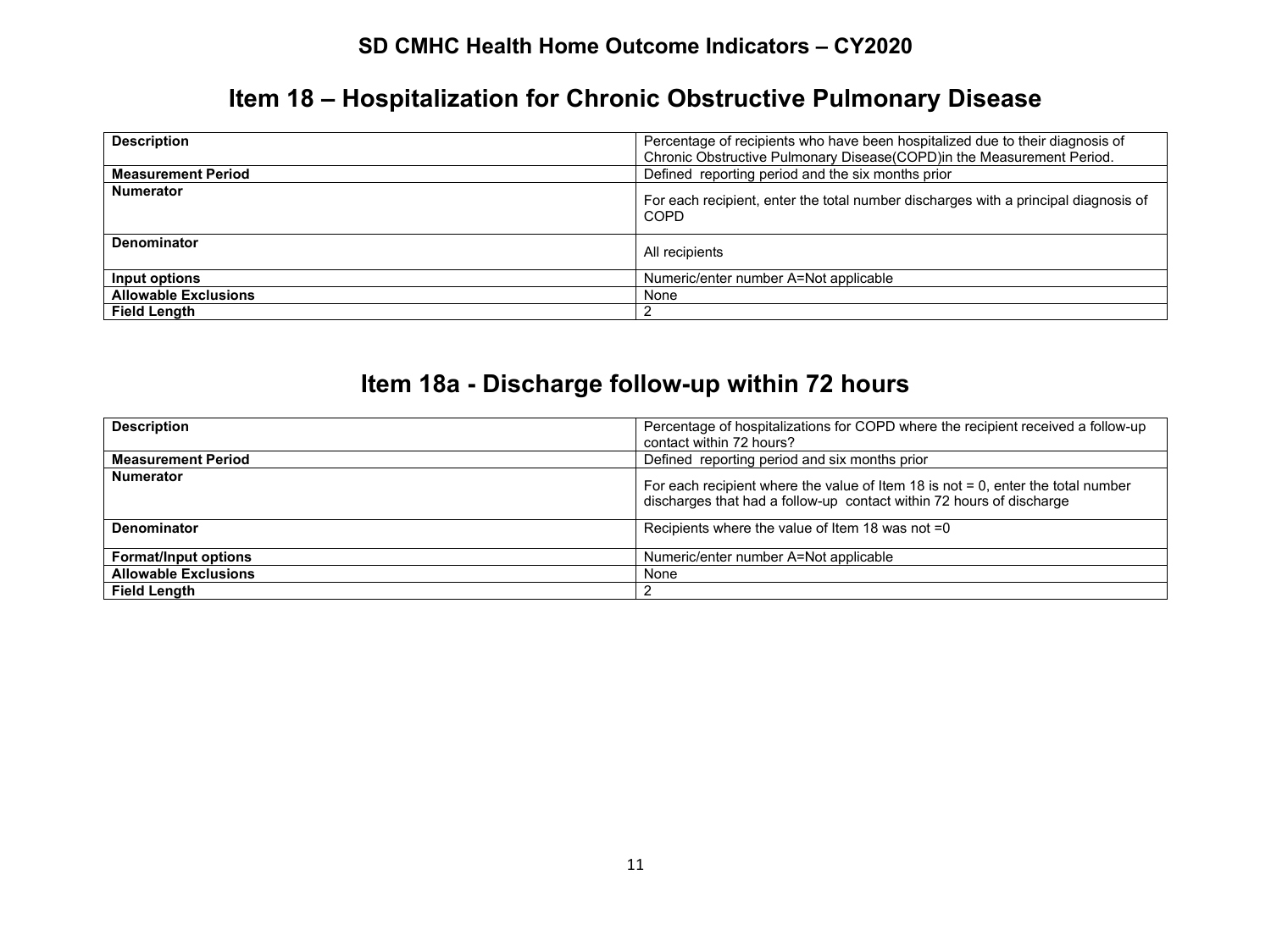## **Item 19 Diabetes Diagnosis with Eligible Encounter**

| <b>Description</b>          | Percentage of recipients aged 18-75 who had an encounter during the last 12<br>months. (See Item 40) with a diagnosis of diabetes as indicated the codes listed in<br>(Appendix A Item 19)? |
|-----------------------------|---------------------------------------------------------------------------------------------------------------------------------------------------------------------------------------------|
| <b>Measurement Period</b>   | Defined reporting period and six months prior                                                                                                                                               |
| <b>Numerator</b>            | Select an input option for each recipient in the denominator to answer the following                                                                                                        |
|                             | question. Did the recipient have a diagnosis of diabetes (Appendix A Item 19)                                                                                                               |
| Denominator                 | Recipients aged 18-75 who have who had an eligible encounter (See Item 40)                                                                                                                  |
| <b>Format/Input options</b> | Alpha Numeric/Y=Yes N=No, or A – Not applicable                                                                                                                                             |
| <b>Allowable Exclusions</b> | Documentation of Pregnancy during the measurement period                                                                                                                                    |
| <b>Field Length</b>         |                                                                                                                                                                                             |

## **Item 20 Diabetes Hemoglobin Value**

| <b>Description</b>          | Provide the value of the most recent HgA1C for recipients where Y was selected |
|-----------------------------|--------------------------------------------------------------------------------|
|                             | as an input option in Item 19.                                                 |
| <b>Measurement Period</b>   | Defined reporting period and six months prior                                  |
| Input options               | Numeric with decimals/e.g. 8.1 8.0 6.3 11.2 -- field has 1 decimal point --    |
|                             | blank or $0 = no$ value                                                        |
| <b>Allowable Exclusions</b> | None                                                                           |
| <b>Field Length</b>         | -4.                                                                            |

## **Item 21 Diabetes Systolic Value**

(Note: if multiple blood pressure measurements are taken at a single visit, use the most recent measurement taken at that visit. The following blood pressures should not be included for the measure: patient reported BP checks, BPs taken in the following settings: Inpatient Settings, ER, other surgical or diagnostic procedures)

| <b>Description</b>          | Provide the value of the most recent Blood Pressure Systolic Value for recipients |
|-----------------------------|-----------------------------------------------------------------------------------|
|                             | where Y was selected as an input option in Item 19.                               |
| <b>Measurement Period</b>   | Defined reporting period and six months prior                                     |
| <b>Format/Input options</b> | Numeric/3 digits with no decimals (use leading zero if necessary). A= not         |
|                             | applicable                                                                        |
| <b>Allowable Exclusions</b> | None                                                                              |
| <b>Field Length</b>         |                                                                                   |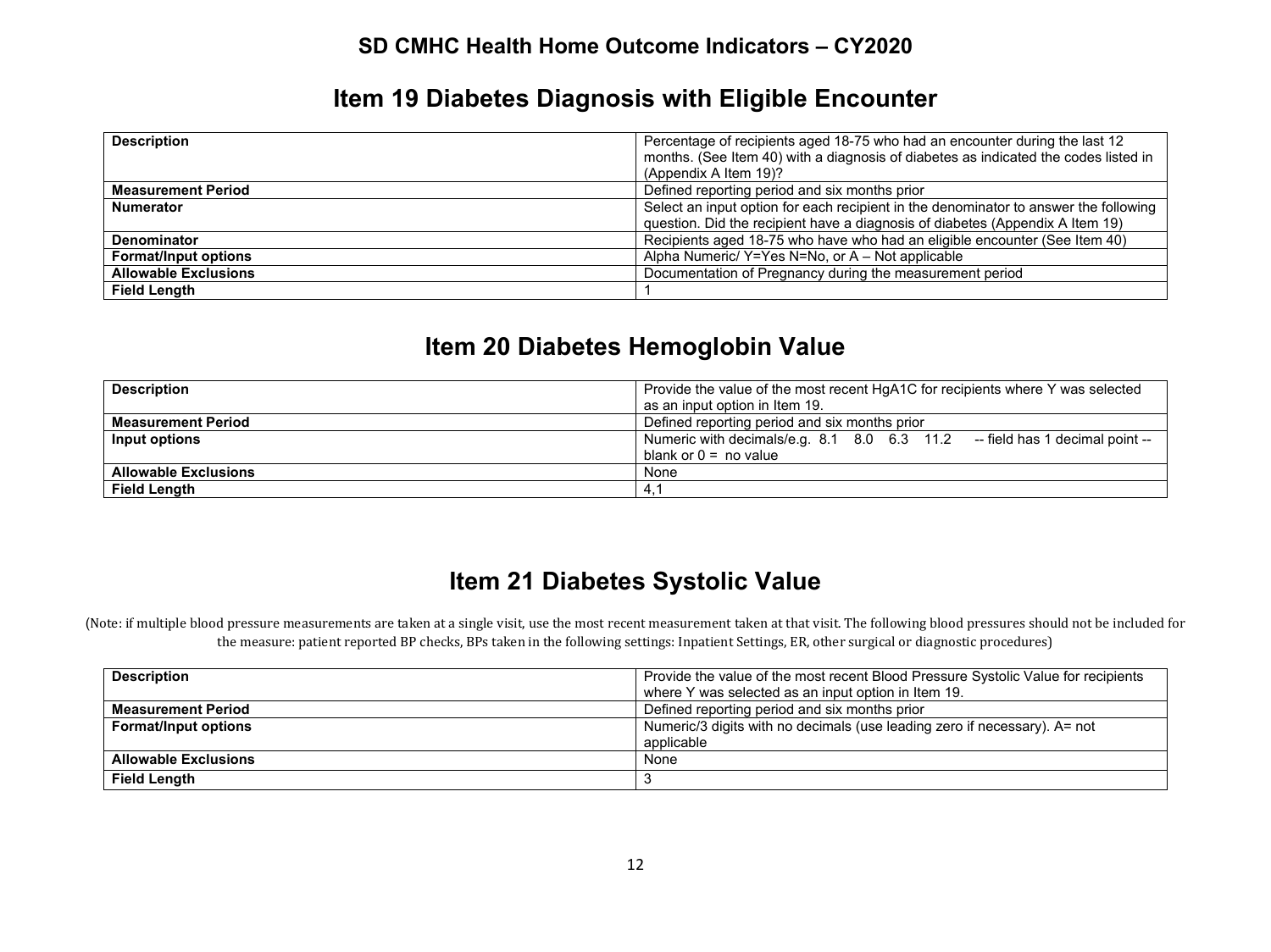## **Item 22 Diabetes Diastolic Measure**

(Note: if multiple blood pressure measurements are taken at a single visit, use the most recent measurement taken at that visit. The following blood pressures should not be included for the measure: patient reported BP checks, BPs taken in the following settings: Inpatient Settings, ER, other surgical or diagnostic procedures)

| <b>Description</b>          | Provide the value of the most recent Blood Pressure Diastolic Measure for<br>recipients where Y was selected as an input option in Item 19. |
|-----------------------------|---------------------------------------------------------------------------------------------------------------------------------------------|
| <b>Measurement Period</b>   | Defined reporting period and six months prior                                                                                               |
| <b>Format/Input options</b> | Numeric/3 digits with no decimals (use leading zero if necessary). A= not                                                                   |
|                             | applicable                                                                                                                                  |
| <b>Allowable Exclusions</b> | None                                                                                                                                        |
| <b>Field Length</b>         |                                                                                                                                             |

## **\*Item 23 Obesity Body Mass Index**

| <b>Description</b>          | <b>BMI:</b> Percentage of recipients age 6 - 74 years who had an outpatient visit and    |
|-----------------------------|------------------------------------------------------------------------------------------|
|                             | whom had their BMI documented during the last 12 months                                  |
| <b>Measurement Period</b>   | Defined reporting period and six months prior                                            |
| <b>Numerator</b>            | <b>BMI:</b> Select an input option for all recipients in the denominator to answer the   |
|                             | following question. Does the recipient have a documented BMI during the last 12          |
|                             | months?                                                                                  |
| <b>Denominator</b>          | <b>BMI:</b> PCP- recipients 6-74 years of age who had an outpatient visit (See Item 40). |
| Format/ Input options       | Alpha Numeric/ $Y = Yes$ , $N = No$ or $A = Not$ applicable                              |
| <b>Allowable Exclusions</b> | None                                                                                     |
| <b>Field Length</b>         |                                                                                          |

## **Item 24 Body Mass Index**

| <b>Description</b>          | Most recent Body Mass Index when a value of Y was entered for Item 23          |
|-----------------------------|--------------------------------------------------------------------------------|
| <b>Measurement Period</b>   | Defined reporting period and six months prior                                  |
| Format/ Input options       | Numeric with decimals/Enter the Body Mass Index. Number with one decimal point |
|                             | e.g. $8.1$ $8.0$ $12.2$ A= not applicable                                      |
| <b>Allowable Exclusions</b> | None                                                                           |
| <b>Field Length</b>         | 4.1                                                                            |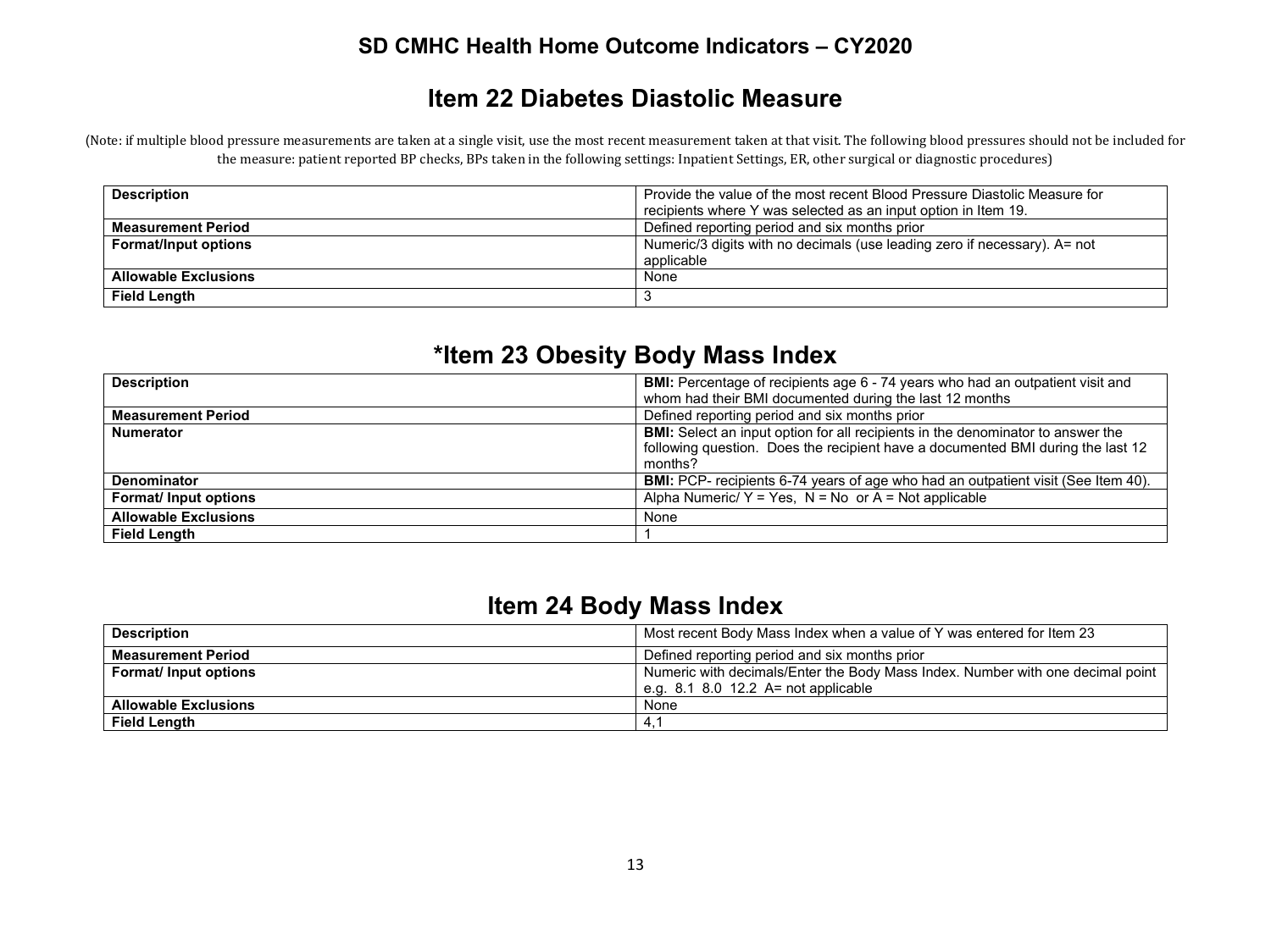## **Item 25 Breast Cancer Screening**

| <b>Description</b>          | Percentage of women age 50-75 who were up-to-date on their Breast Cancer                                                                                                                       |
|-----------------------------|------------------------------------------------------------------------------------------------------------------------------------------------------------------------------------------------|
|                             | Screening by use of a Mammogram or MRI.                                                                                                                                                        |
| <b>Measurement Period</b>   | Defined reporting period and six months prior.                                                                                                                                                 |
| <b>Numerator</b>            | Select an input option for all recipients in the denominator to answer the following<br>question. Was the recipient up-to-date on their Breast Cancer Screening by use of<br>Mammogram or MRI? |
| <b>Denominator</b>          | Women ages of 50-75                                                                                                                                                                            |
| <b>Format/Input options</b> | Alpha Numeric/ $Y = Yes$ , N=No, A = Not Applicable, R = Refused                                                                                                                               |
| <b>Allowable Exclusions</b> | Recipient outside the age range, Bilateral Mastectomy or two unilateral<br>Mastectomies.                                                                                                       |
| <b>Field Length</b>         |                                                                                                                                                                                                |

## **Item 26 Colorectal Screen**

| <b>Description</b>          | Percentage of recipients up to date on appropriate screenings for colorectal cancer  |
|-----------------------------|--------------------------------------------------------------------------------------|
|                             | (colonoscopy – every 10 years or a Fit test – every year                             |
| <b>Measurement Period</b>   | Defined reporting period and six months prior.                                       |
| <b>Numerator</b>            | Select an input option for all recipients in the denominator to answer the following |
|                             | question. Was the recipient up to date with their colorectal cancer screenings.      |
| <b>Denominator</b>          | Recipients between the ages of 50-75.                                                |
| <b>Format/Input options</b> | Alpha Numeric/ Y=Yes, N=No, A= Not applicable, R= Refused                            |
| <b>Allowable Exclusions</b> | Recipients outside of the age range. Colorectal cancer, total colectomy              |
| <b>Field Length</b>         |                                                                                      |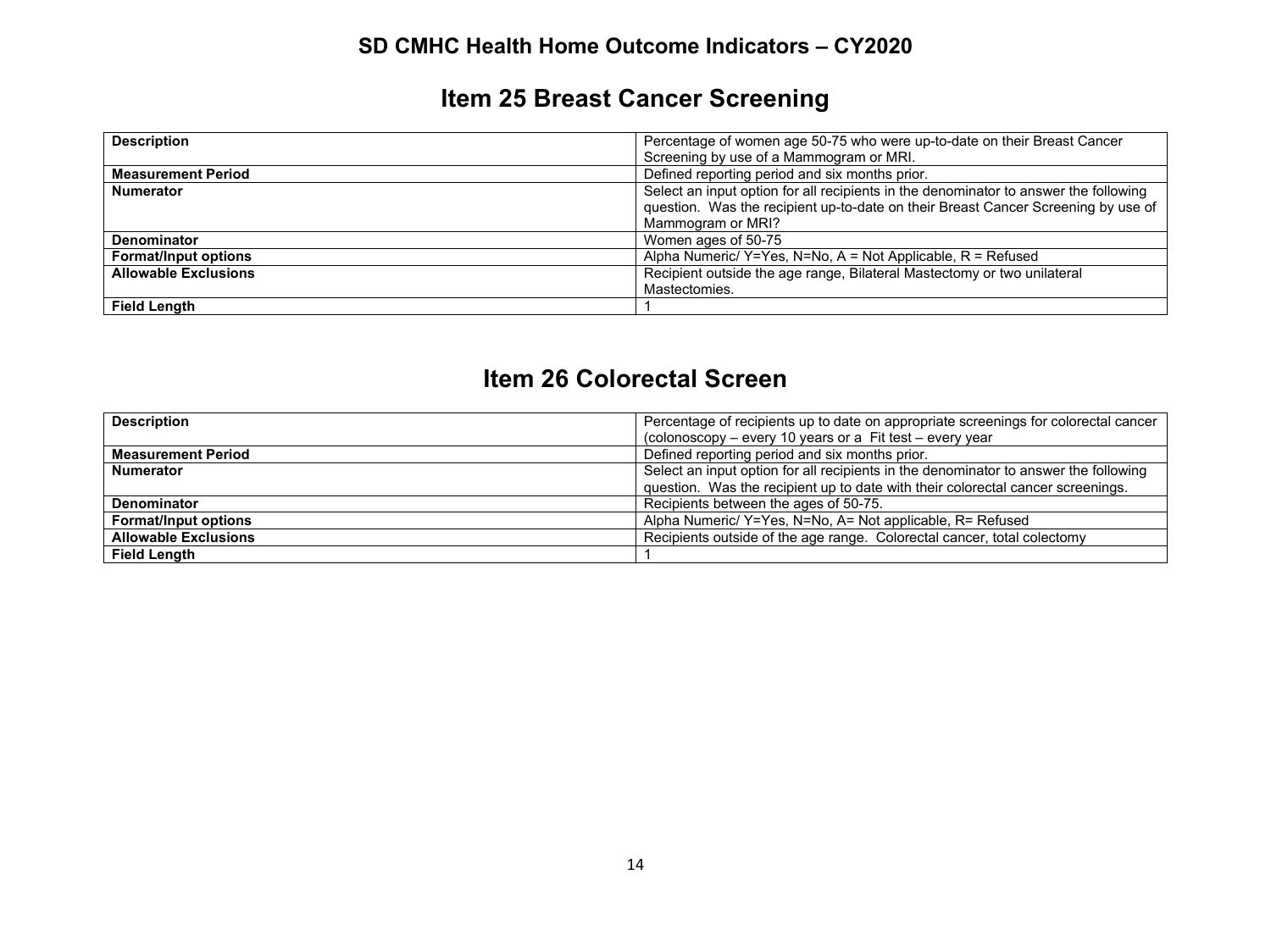## **Item 27 Chronic Pain**

| <b>Description</b>           | Percentage of recipients with a Chronic Pain Diagnoses where during the past 12     |
|------------------------------|-------------------------------------------------------------------------------------|
|                              | months where documentation of a Pain assessment exists?                             |
| <b>Measurement Period</b>    | Defined reporting period and six months prior                                       |
| <b>Numerator</b>             | Select one of the input options for each recipient in the denominator to answer the |
|                              | following question. Does documentation of a Pain Assessment exist?                  |
| <b>Denominator</b>           | Recipients over the age of 18 who had an encounter who have a diagnosis listed in   |
|                              | the Appendix A for Item 27 and 28.                                                  |
| <b>Format/ Input options</b> | Alpha Numeric/ Y=Yes, N=No, or A = Not applicable                                   |
| <b>Allowable Exclusions</b>  | None                                                                                |
| <b>Field Length</b>          |                                                                                     |

# **Item 28 Chronic Pain Follow-Up**

| <b>Description</b>          | Percentage of recipients with a Chronic Pain Diagnoses where pain exists during     |
|-----------------------------|-------------------------------------------------------------------------------------|
|                             | the assessment with a documented follow-up plan.                                    |
| <b>Measurement Period</b>   | Defined reporting period and six months prior                                       |
| <b>Numerator</b>            | Select one of the input options for each recipient in the denominator to answer the |
|                             | following question. If pain exists, is there a documented follow-up plan?           |
| <b>Denominator</b>          | Recipients with a "Y" in Item 27                                                    |
| <b>Format/Input options</b> | Alpha Numeric/ Y=Yes, N=No, or A = Not applicable                                   |
| <b>Allowable Exclusions</b> | None                                                                                |
| <b>Field Length</b>         |                                                                                     |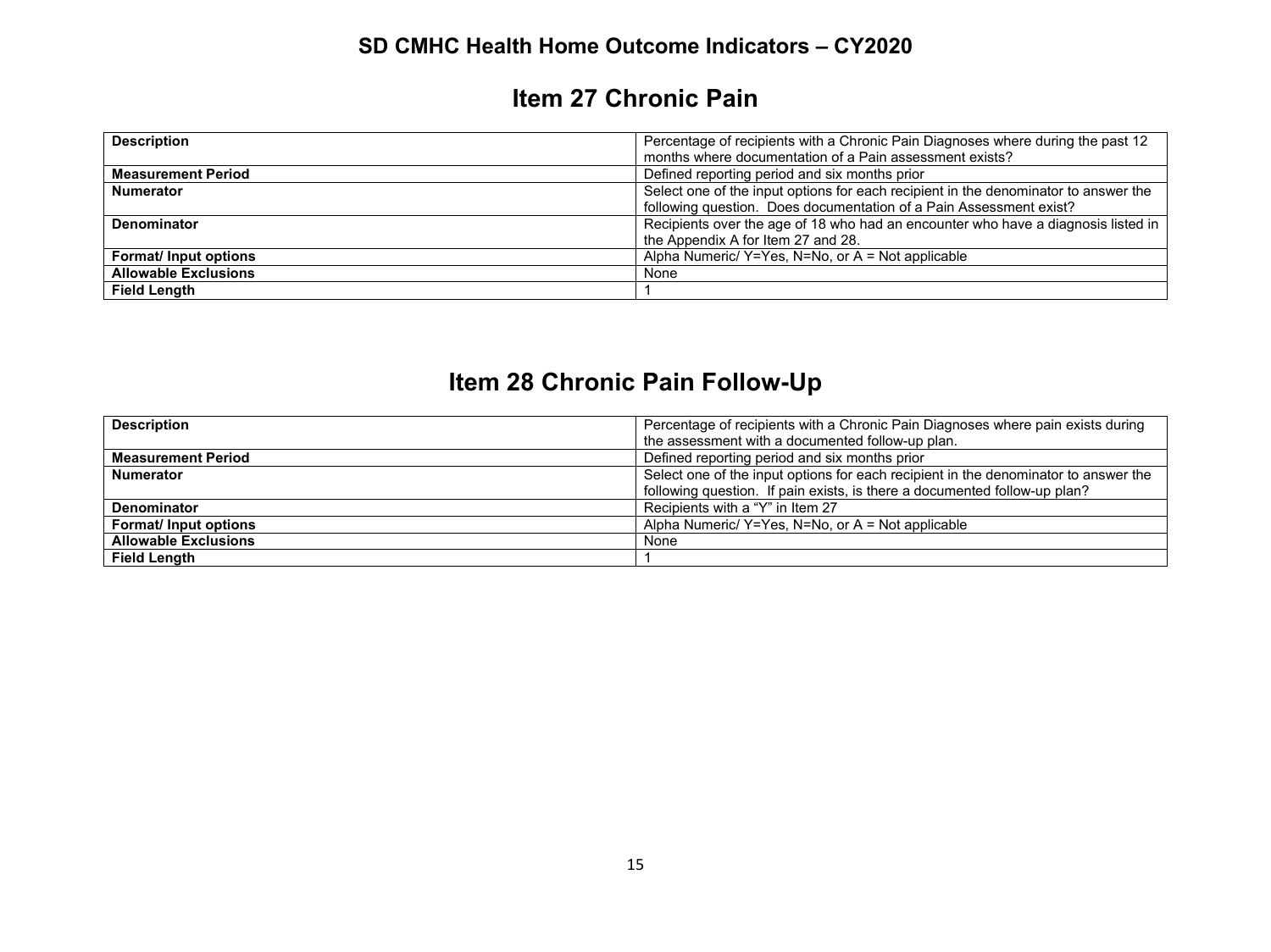## **\*Item 29 Hypertension**

| <b>Description</b>          | Percentage of recipients ages 18 to 85 who had an encounter during the last 12<br>months. (See Item 40) who have a diagnosis of Hypertension.                                 |
|-----------------------------|-------------------------------------------------------------------------------------------------------------------------------------------------------------------------------|
|                             |                                                                                                                                                                               |
| <b>Measurement Period</b>   | Defined measurement period and six months prior                                                                                                                               |
| <b>Numerator</b>            | Select an input option for all recipients in the denominator to answer the following<br>question. Did the recipient have a diagnosis of Hypertension? (Appendix A Item<br>29) |
| <b>Denominator</b>          | Recipients ages 18 to 85 who had an encounter during the last 12 months. (See<br>Item $40$ )                                                                                  |
| Input options               | Alpha Numeric/Y = Yes, N = No, A=Not applicable                                                                                                                               |
| <b>Allowable Exclusions</b> | Recipients outside Age range, Pregnant Women                                                                                                                                  |

## **Item 30 Hypertension BP Systolic Value**

(Note: if multiple blood pressure measurements are taken at a single visit, use the most recent measurement taken at that visit. The following blood pressures should not be included for the measure: patient reported BP checks, BPs taken in the following settings: Inpatient Settings, ER, other surgical or diagnostic procedures)

| <b>Description</b>          | Most recent blood pressure systolic value for recipients where a Y was indicated in |
|-----------------------------|-------------------------------------------------------------------------------------|
|                             | ltem 29.                                                                            |
| <b>Measurement Period</b>   | Defined reporting period and six months prior                                       |
| <b>Format/Input options</b> | Numeric no decimals/ 3 digits If $29 = N$ , should be 000                           |
| <b>Allowable Exclusions</b> | Pregnant Women                                                                      |
| <b>Field Length</b>         |                                                                                     |

## **Item 31 Hypertension BP Diastolic Value**

(See Note in Item 30)

| <b>Description</b>          | Most recent blood pressure diastolic value for recipients where a Y was indicated |
|-----------------------------|-----------------------------------------------------------------------------------|
|                             | in Item 29                                                                        |
| <b>Measurement Period</b>   | Defined reporting period and six months prior                                     |
| <b>Format/Input options</b> | Numeric no decimals/ 3 digits, If $29 = N$ , should be 000                        |
| <b>Allowable Exclusions</b> | <b>Pregnant Women</b>                                                             |
| <b>Field Length</b>         |                                                                                   |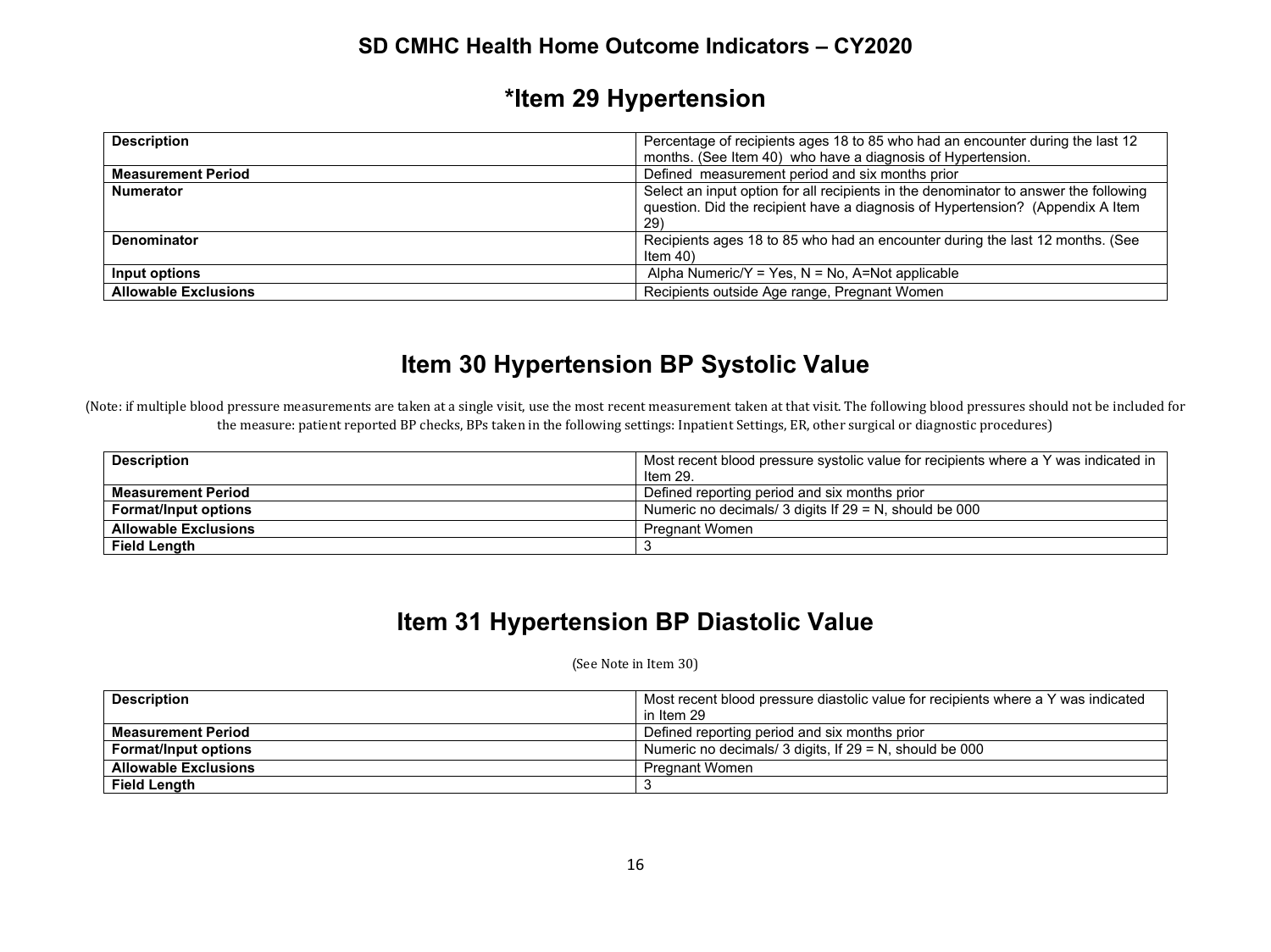## **Item 32 - Medication List in 'EHR'**

| <b>Description</b>          | Percentage of recipients who have had an encounter within the last 12 months,<br>whose list of current medications is documented in the Electronic Health Record.<br>This list should include all prescription, over-the-counters, herbals, and<br>vitamin/mineral/dietary (nutritional) supplements and must contain the medications'<br>name, dosage, frequency and route of administration. |
|-----------------------------|------------------------------------------------------------------------------------------------------------------------------------------------------------------------------------------------------------------------------------------------------------------------------------------------------------------------------------------------------------------------------------------------|
| <b>Measurement Period</b>   | Defined reporting period and six months prior                                                                                                                                                                                                                                                                                                                                                  |
| <b>Numerator</b>            | Select an input option for all recipients in the denominator to answer the following<br>question. Does the recipient have a current medication list documented in the<br>EHR?                                                                                                                                                                                                                  |
| <b>Denominator</b>          | Recipients that have had an encounter (See Item 40) in the past 12 months.                                                                                                                                                                                                                                                                                                                     |
| Format/ Input options       | Alpha Numeric/ Y=Yes, N=No, A= Not applicable                                                                                                                                                                                                                                                                                                                                                  |
| <b>Allowable Exclusions</b> | None                                                                                                                                                                                                                                                                                                                                                                                           |
| <b>Field Length</b>         |                                                                                                                                                                                                                                                                                                                                                                                                |

## **Item 33 - Pro-Active Patient Management**

| <b>Description</b>          | Percentage of recipients where recipient information, clinical data and evidence<br>based guidelines were used to generate lists of recipients and proactively remind<br>recipients or families and clinicians of services needed. The practice demonstrates<br>that during the past year it has proactively identified and provided outreach to<br>recipients in need of services. |
|-----------------------------|-------------------------------------------------------------------------------------------------------------------------------------------------------------------------------------------------------------------------------------------------------------------------------------------------------------------------------------------------------------------------------------|
| <b>Measurement Period</b>   | Defined reporting period and six months prior                                                                                                                                                                                                                                                                                                                                       |
| <b>Numerator</b>            | Select an input option for all recipients in the denominator to answer the following<br>question. Does the electronic health record or electronic care management system<br>identify recipient visits scheduled and remind recipients of said encounters and/or<br>services?                                                                                                        |
| <b>Denominator</b>          | All recipients                                                                                                                                                                                                                                                                                                                                                                      |
| <b>Format/Input options</b> | Alpha Numeric/ Y=Yes, N=No, A=Not applicable                                                                                                                                                                                                                                                                                                                                        |
| <b>Allowable Exclusions</b> | None                                                                                                                                                                                                                                                                                                                                                                                |
| <b>Field Lenath</b>         |                                                                                                                                                                                                                                                                                                                                                                                     |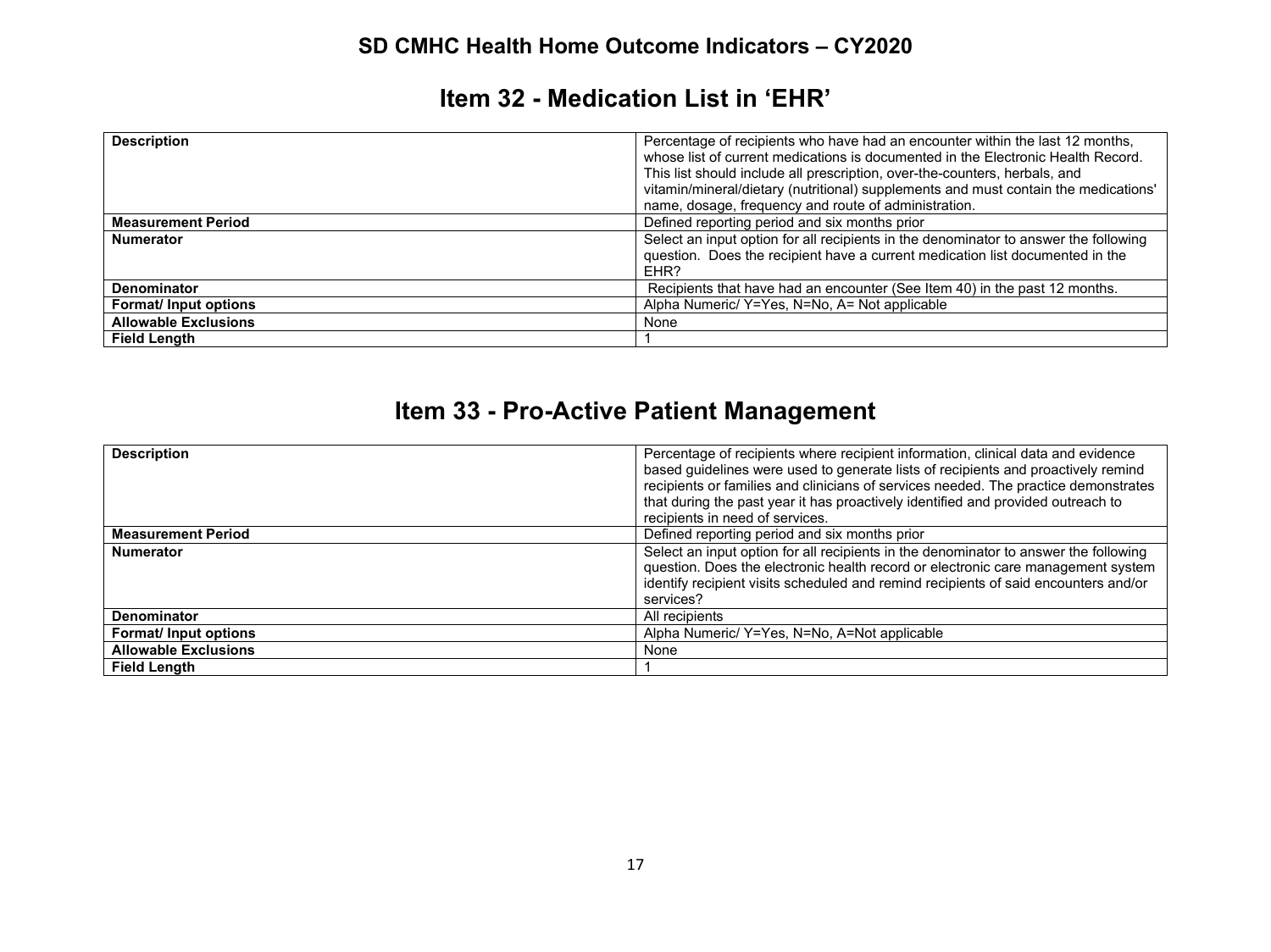### **Item 34 Referrals Tracked**

| <b>Description</b>          | Percentage of recipients where referrals to other providers or community services |
|-----------------------------|-----------------------------------------------------------------------------------|
|                             | tracked in the EHR?                                                               |
| <b>Measurement Period</b>   | Defined reporting period and six months prior                                     |
| <b>Numerator</b>            | Select an input option from below to answer the question above for each recipient |
|                             | in the denominator to answer the following question. Were the referrals to other  |
|                             | providers or community service tracked in the EHR?                                |
| <b>Denominator</b>          | All recipients                                                                    |
| Format/ Input options       | Alpha Numeric/ Y=Yes, N=No, A= Not applicable                                     |
| <b>Allowable Exclusions</b> | None                                                                              |
| <b>Field Length</b>         |                                                                                   |

## **\*Item 35 Care Transition Follow-up Number of Discharges**

| <b>Description</b>          | Percentage of recipients, regardless of age, discharged from an inpatient facility<br>(hospital inpatient or observation, skilled nursing facility or rehabilitation facility) to<br>home or any of other sites of care. |
|-----------------------------|--------------------------------------------------------------------------------------------------------------------------------------------------------------------------------------------------------------------------|
| <b>Measurement Period</b>   | Defined Reporting Period and six months prior.                                                                                                                                                                           |
| <b>Numerator</b>            | Enter the value indicating the number of discharges for each recipient                                                                                                                                                   |
| <b>Denominator</b>          | All Recipients                                                                                                                                                                                                           |
| <b>Format/Input options</b> | Numeric/ Enter Number, A=Not applicable                                                                                                                                                                                  |
| <b>Allowable Exclusions</b> | None                                                                                                                                                                                                                     |
| <b>Field Length</b>         |                                                                                                                                                                                                                          |

## **\*Item 36 Care Transition Follow-up Number of Discharges with a contact within 72 hours of discharge**

| <b>Description</b>           | Percentage of recipients, regardless of age, discharged from an inpatient facility<br>(hospital inpatient or observation, skilled nursing facility or rehabilitation facility) to<br>home or any of other sites of care, who received professional or follow-up care |
|------------------------------|----------------------------------------------------------------------------------------------------------------------------------------------------------------------------------------------------------------------------------------------------------------------|
|                              | within 72 hours of discharge.                                                                                                                                                                                                                                        |
| <b>Measurement Period</b>    | Defined Reporting Period and 6 months prior                                                                                                                                                                                                                          |
| <b>Numerator</b>             | Enter the value indicating the number of discharges identified in Item 35a that had                                                                                                                                                                                  |
|                              | a follow-up within 72 hours of discharge.                                                                                                                                                                                                                            |
| <b>Denominator</b>           | Recipients where a numerical value was not equal to 0 in Item 35a.                                                                                                                                                                                                   |
| <b>Format/ Input options</b> | Numeric/ Enter Number, A= Not Applicable                                                                                                                                                                                                                             |
| <b>Allowable Exclusions</b>  | None                                                                                                                                                                                                                                                                 |
| <b>Field Length</b>          | 2                                                                                                                                                                                                                                                                    |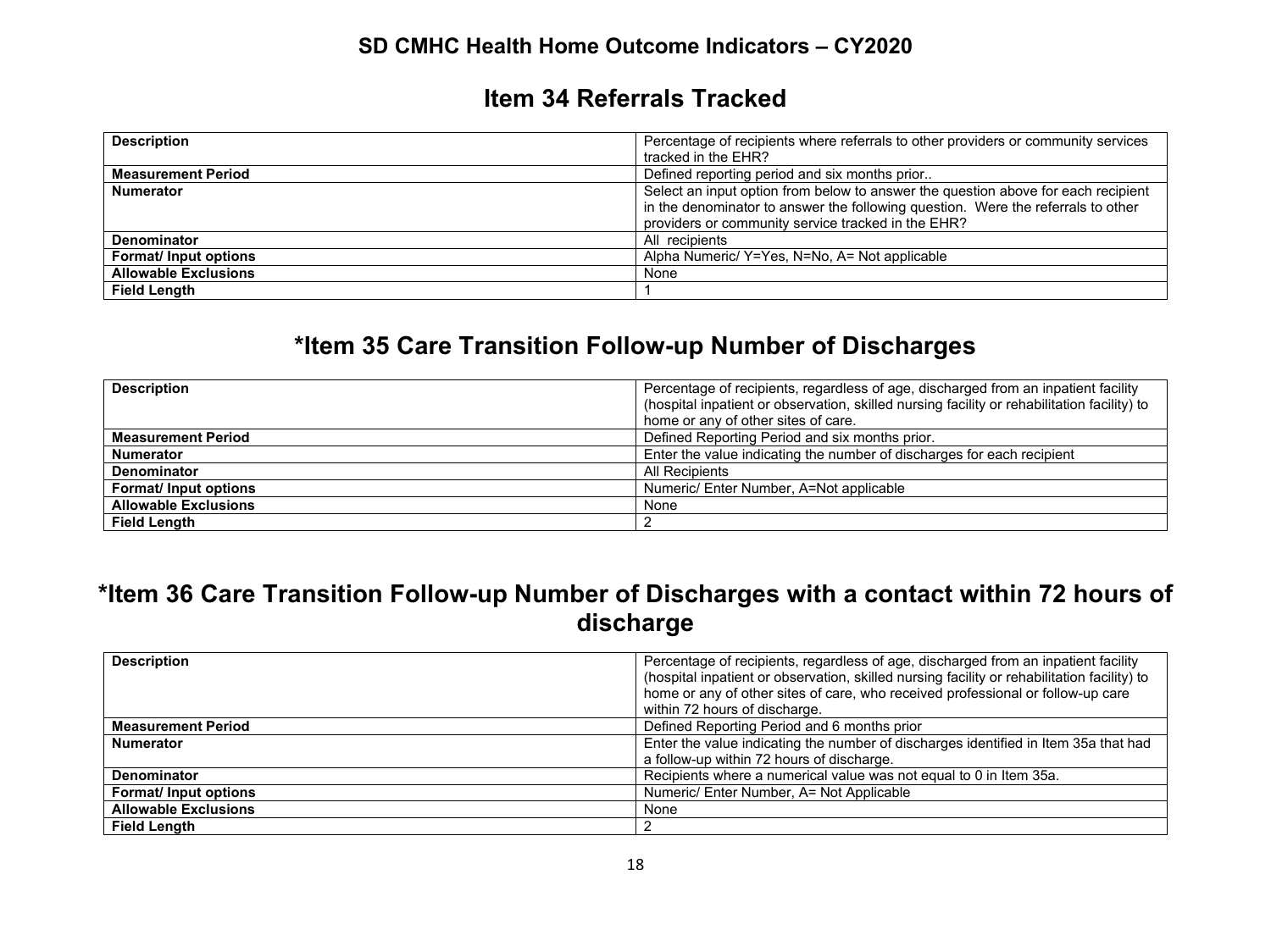## **Item 37 - Counseled on Healthy Behaviors associated with the disease**

| <b>Description</b>          | Percentage of recipients or family members counseled to adopt healthy behaviors |
|-----------------------------|---------------------------------------------------------------------------------|
|                             | associated with disease risk during the past 12 months                          |
| <b>Measurement Period</b>   | Defined reporting period and six months prior                                   |
| <b>Numerator</b>            | Recipients aged 18 and over who received education or counseled to adopt        |
|                             | healthy behaviors associated with disease risk?                                 |
| <b>Denominator</b>          | All recipients                                                                  |
| Format/ Input options       | Alpha Numeric/Y=Yes, N=No, A=Not applicable should be used for individuals      |
|                             | unable to understand counseling due to age and/or mental status.                |
| <b>Allowable Exclusions</b> | None                                                                            |
| <b>Field Length</b>         |                                                                                 |

## **Item 38 Care Plan**

| <b>Description</b>          | Percentage of recipients with an active care plan that has been updated at least    |
|-----------------------------|-------------------------------------------------------------------------------------|
|                             | once in the last year.                                                              |
| <b>Measurement Period</b>   | Defined reporting period and six months prior                                       |
| <b>Numerator</b>            | Select an input option to answer the question on all recipients in the denominator. |
|                             | Does the recipient have a written care plan present that includes ALL of the        |
|                             | following:                                                                          |
|                             | Care team<br>$\bullet$                                                              |
|                             | Agreement of plan by participant<br>٠                                               |
|                             | Emergency plan of care                                                              |
|                             | Reviewed/creation date during the measurement period.                               |
| <b>Denominator</b>          | All recipients with at least one encounter during the past 12 months (See Item 40)  |
| <b>Format/Input options</b> | Alpha Numeric/ Y=Yes, N=No, A=Not applicable                                        |
| <b>Allowable Exclusions</b> | None                                                                                |
| <b>Field Lenath</b>         |                                                                                     |

Health Coach Care plan created off care plan template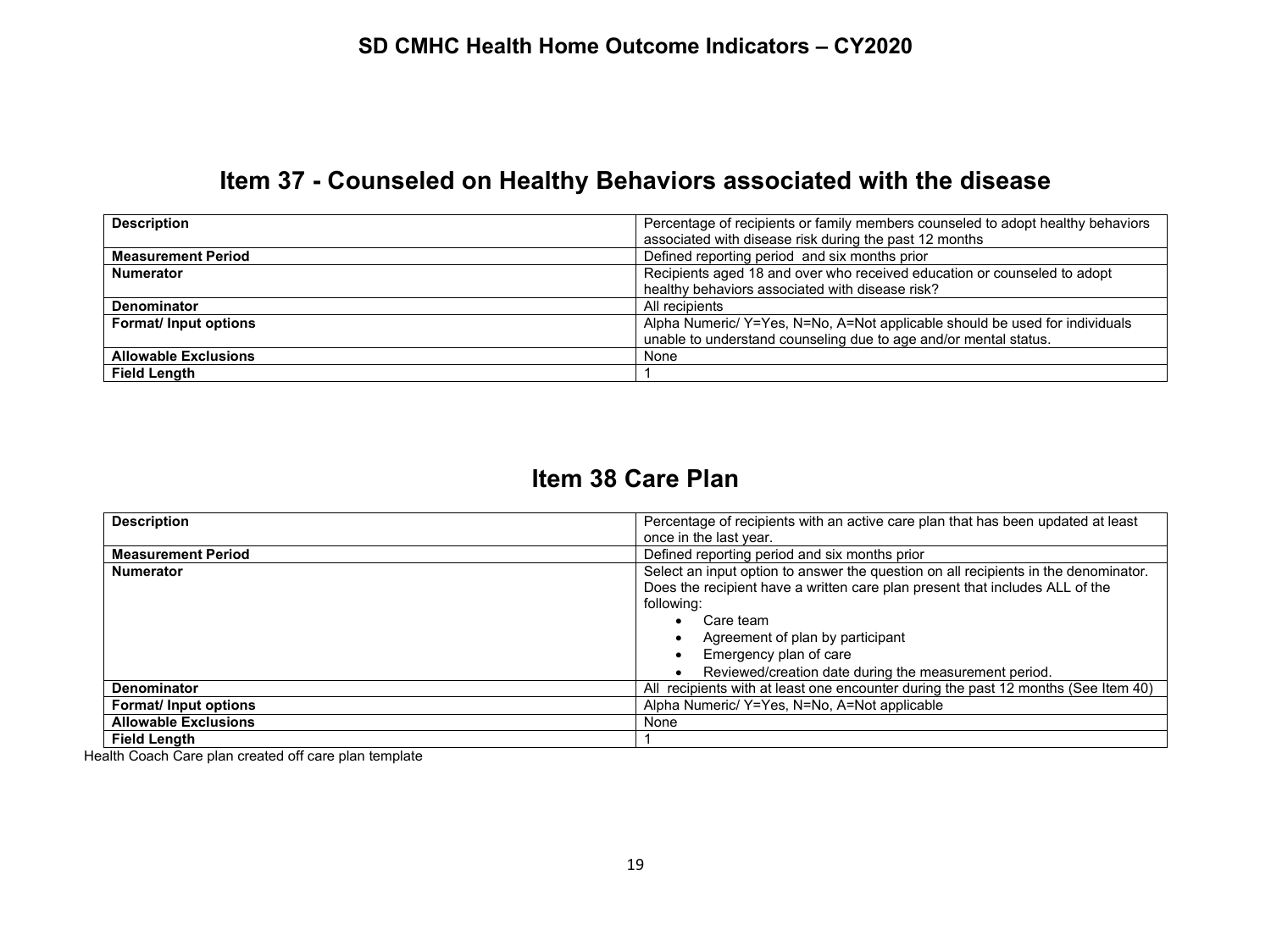### **Item 39 Face to Face Visit**

| <b>Description</b>          | Percentage of recipients who had a face-to-face visit with a provider during the last |
|-----------------------------|---------------------------------------------------------------------------------------|
|                             | 12 months                                                                             |
| <b>Measurement Period</b>   | Defined reporting period and six months prior                                         |
| <b>Numerator</b>            | Select an input option to answer the following question for each of the recipients in |
|                             | the Denominator. Did the recipient have a face to face visit during the               |
|                             | measurement period? (See Appendix B)                                                  |
| Denominator.                | All recipients                                                                        |
| Format/ Input options       | Alpha Numeric/ Y=Yes, N=No; A=Not applicable                                          |
| <b>Allowable Exclusions</b> | None                                                                                  |
| <b>Field Length</b>         |                                                                                       |

## **Item 40 Face to Face Visits Scheduled**

| <b>Description</b>          | How many face-to- face visits with a provider were scheduled in the measurement |
|-----------------------------|---------------------------------------------------------------------------------|
|                             | period?                                                                         |
| <b>Measurement Period</b>   | Defined reporting period and the 6 months prior                                 |
| <b>Numerator</b>            | The number of scheduled face-to-face visits with a Provider (do not include     |
|                             | cancelled appointments)                                                         |
| <b>Denominator</b>          | All recipients with $\geq 1$ encounter. (See Item 40)                           |
| <b>Format/Input options</b> | Numeric/ 4 digit with no decimals                                               |
| <b>Allowable Exclusions</b> | None                                                                            |
| <b>Field Lenath</b>         |                                                                                 |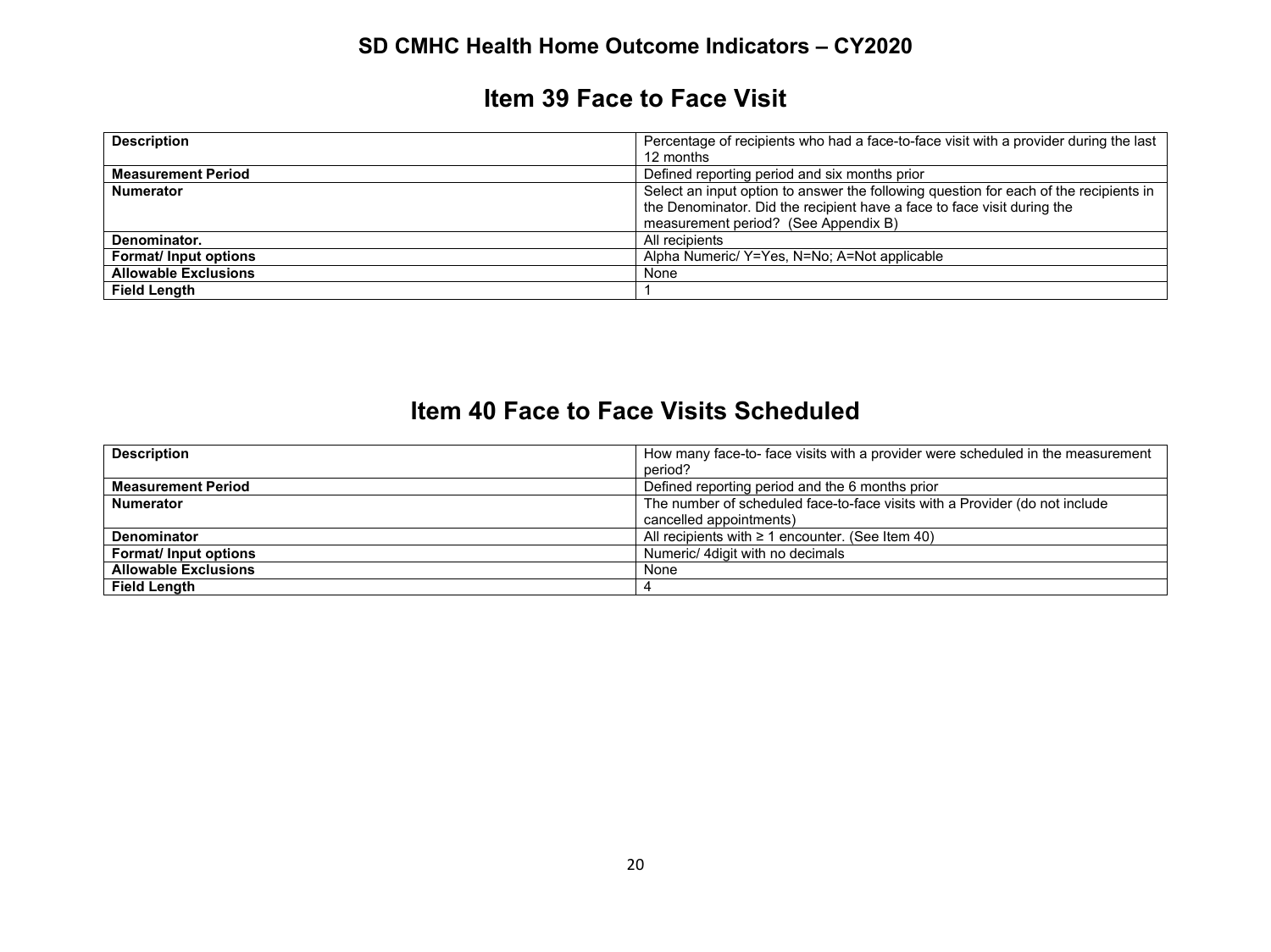### **Item 41 Face to Face Visits Missed**

| <b>Description</b>          | During the Measurement period, how many scheduled face-to-face visits with a      |
|-----------------------------|-----------------------------------------------------------------------------------|
|                             | provider did the patient "no-show" (i.e. not cancelled)?                          |
| <b>Measurement Period</b>   | Defined reporting period and the 6 months prior                                   |
| <b>Numerator</b>            | The number of scheduled face-to-face provider visits that resulted in a "no-show" |
|                             | (i.e. not cancelled)                                                              |
| <b>Denominator</b>          | The number of scheduled face-to-face visits with a Provider (do not include       |
|                             | cancelled appointments) (See Item 40)                                             |
| <b>Format/Input options</b> | Numeric/ 4 digit with no decimals; if none enter "0" NO BLANKS                    |
| <b>Allowable Exclusions</b> | None                                                                              |
| <b>Field Length</b>         | 4                                                                                 |

# **Item 42 Referral for Other Community Services**

| <b>Description</b>          | Was recipient referred for other community services: this includes resources    |
|-----------------------------|---------------------------------------------------------------------------------|
|                             | regarding education, activity, employment, financial assistance, health         |
|                             | associations/community groups, housing, insurance, tax, medical equipment       |
|                             | supplies, nutrition (60's plus, meals on wheels, Salvation Army, meal delivery, |
|                             | pantry, Banquet, etc.), protective services, support groups, clothing needs,    |
|                             | transportation                                                                  |
| <b>Measurement Period</b>   | Defined reporting period and six months prior                                   |
| <b>Numerator</b>            | All recipients who received a referral for other community services as defined  |
|                             | above.                                                                          |
| <b>Denominator</b>          | All recipients.                                                                 |
| Format/ Input options       | Alpha Numeric/ Y=Yes, N=No, A=Not applicable                                    |
| <b>Allowable Exclusions</b> | None                                                                            |
| <b>Field Length</b>         |                                                                                 |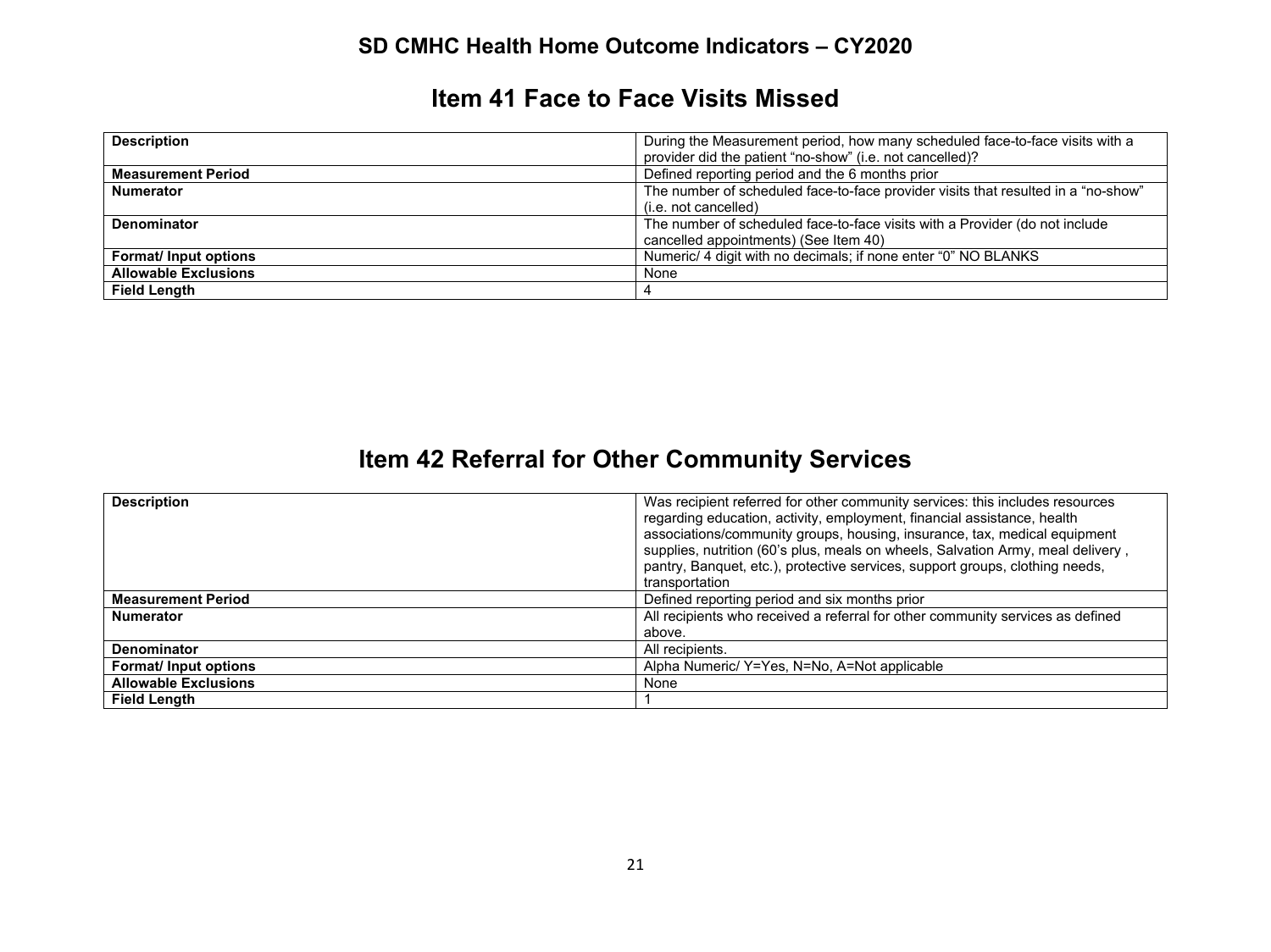## **Item 43 Recipient Self-Management Ability**

| <b>Description</b>          | Percentage of recipients who have the capability to self – manage their condition.<br>This refers to their ability to care for themselves on their own. If a recipient is a<br>child unable to manage their own care), in a nursing home, assisted living, or group |
|-----------------------------|---------------------------------------------------------------------------------------------------------------------------------------------------------------------------------------------------------------------------------------------------------------------|
|                             | home where their care is supervised, the answer would be A for not applicable.                                                                                                                                                                                      |
| <b>Measurement Period</b>   | Defined reporting period and six months prior                                                                                                                                                                                                                       |
| <b>Numerator</b>            | Select an input option for recipients in the denominator to answer the following                                                                                                                                                                                    |
|                             | question. Is the recipient capable of self-managing their condition?                                                                                                                                                                                                |
| <b>Denominator</b>          | All recipients.                                                                                                                                                                                                                                                     |
| Format/ Input options       | Alpha Numeric/ Y=Yes, N=No, A= Not applicable                                                                                                                                                                                                                       |
| <b>Allowable Exclusions</b> | Child (unable to manage their own care), in a nursing home, assisted living, or                                                                                                                                                                                     |
|                             | group home                                                                                                                                                                                                                                                          |
| <b>Field Length</b>         |                                                                                                                                                                                                                                                                     |

## **Item 44 Recipient Self-Management Ability Tools**

| <b>Description</b>          | Percentage of recipients using self-management tools to record self-care results:<br>Examples of self-management tools include tools to check blood pressure, blood<br>sugars, weight, etc. at home. |
|-----------------------------|------------------------------------------------------------------------------------------------------------------------------------------------------------------------------------------------------|
| <b>Measurement Period</b>   | Defined reporting period and six months prior                                                                                                                                                        |
| <b>Numerator</b>            | Select an input option from below for all recipients in the Denominator to answer<br>the following question. Was the recipient using self-management tools to record<br>self-care results?           |
| Denominator                 | All recipients where Y was indicated in item 44.                                                                                                                                                     |
| Format/ Input options       | Alpha Numeric/ Y=Yes, N=No, A=Not applicable                                                                                                                                                         |
| <b>Allowable Exclusions</b> | Use A when there are no tools available to manage the recipient's condition                                                                                                                          |
| <b>Field Length</b>         |                                                                                                                                                                                                      |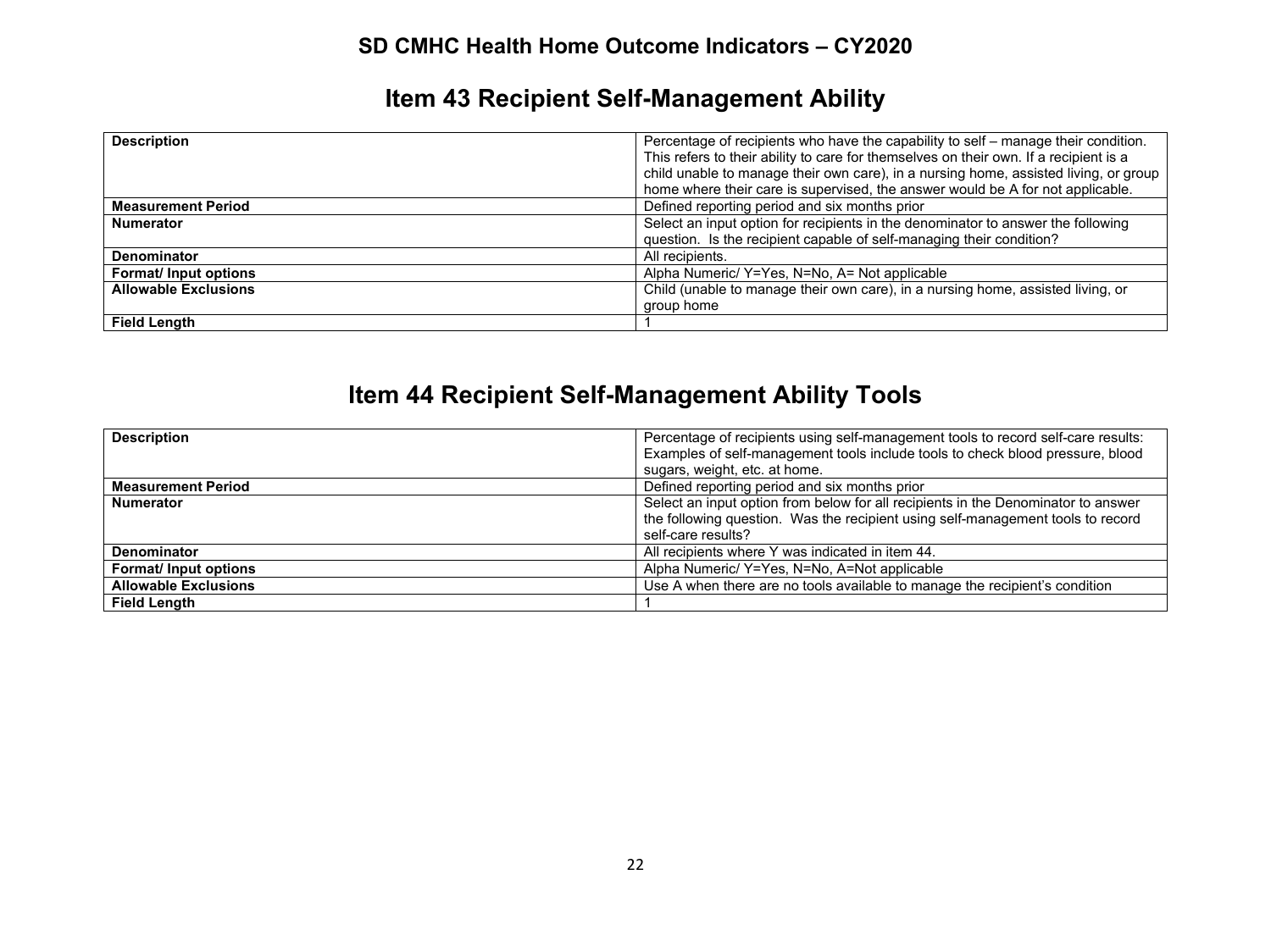## **Item 45 Referral to a Specialist or Primary Care Provider**

| <b>Description</b>          | Percentage of recipients referred to a specialist or other provider: this measure is<br>regarding referrals to health care professionals/specialties? This would include<br>referrals to specialist such as a primary care provider, neuro, nephro, ortho,<br>rheumatology, oncology, pysch, ophthalmology etc. |
|-----------------------------|-----------------------------------------------------------------------------------------------------------------------------------------------------------------------------------------------------------------------------------------------------------------------------------------------------------------|
| <b>Measurement Period</b>   | Defined reporting period                                                                                                                                                                                                                                                                                        |
| <b>Numerator</b>            | Select an input option for all recipients in the denominator to answer the following                                                                                                                                                                                                                            |
|                             | question. Was the recipient referred to a specialist or other provider during the                                                                                                                                                                                                                               |
|                             | same reporting period?                                                                                                                                                                                                                                                                                          |
| <b>Denominator</b>          | All recipients.                                                                                                                                                                                                                                                                                                 |
| Format/ Input options       | Alpha Numeric/ $Y = Yes$ N = No, A=Not applicable                                                                                                                                                                                                                                                               |
| <b>Allowable Exclusions</b> | None                                                                                                                                                                                                                                                                                                            |
| <b>Field Length</b>         |                                                                                                                                                                                                                                                                                                                 |

# **Item 46 Electronic Summary of Care Transferred to Referred Provider**

| <b>Description</b>          | Percent of recipients who have been referred where the Summary of care was          |
|-----------------------------|-------------------------------------------------------------------------------------|
|                             | transferred electronically to all referred providers: when the referral was made to |
|                             | the specialist or other provider, was their summary of care transferred             |
|                             | electronically-i.e., fax, via electronic medical records, etc.                      |
| <b>Measurement Period</b>   | Defined reporting period and six months prior                                       |
| <b>Numerator</b>            | Select an input option from below for all recipients in the denominator to answer   |
|                             | the following question. Was the summary of care transferred electronically to all   |
|                             | referred providers when a referral was made?                                        |
| <b>Denominator</b>          | All recipients where Y was indicated for item 46.                                   |
| Format/ Input options       | Alpha Numeric/ $Y = Yes$ N = No A=Not applicable                                    |
| <b>Allowable Exclusions</b> | None                                                                                |
| <b>Field Length</b>         |                                                                                     |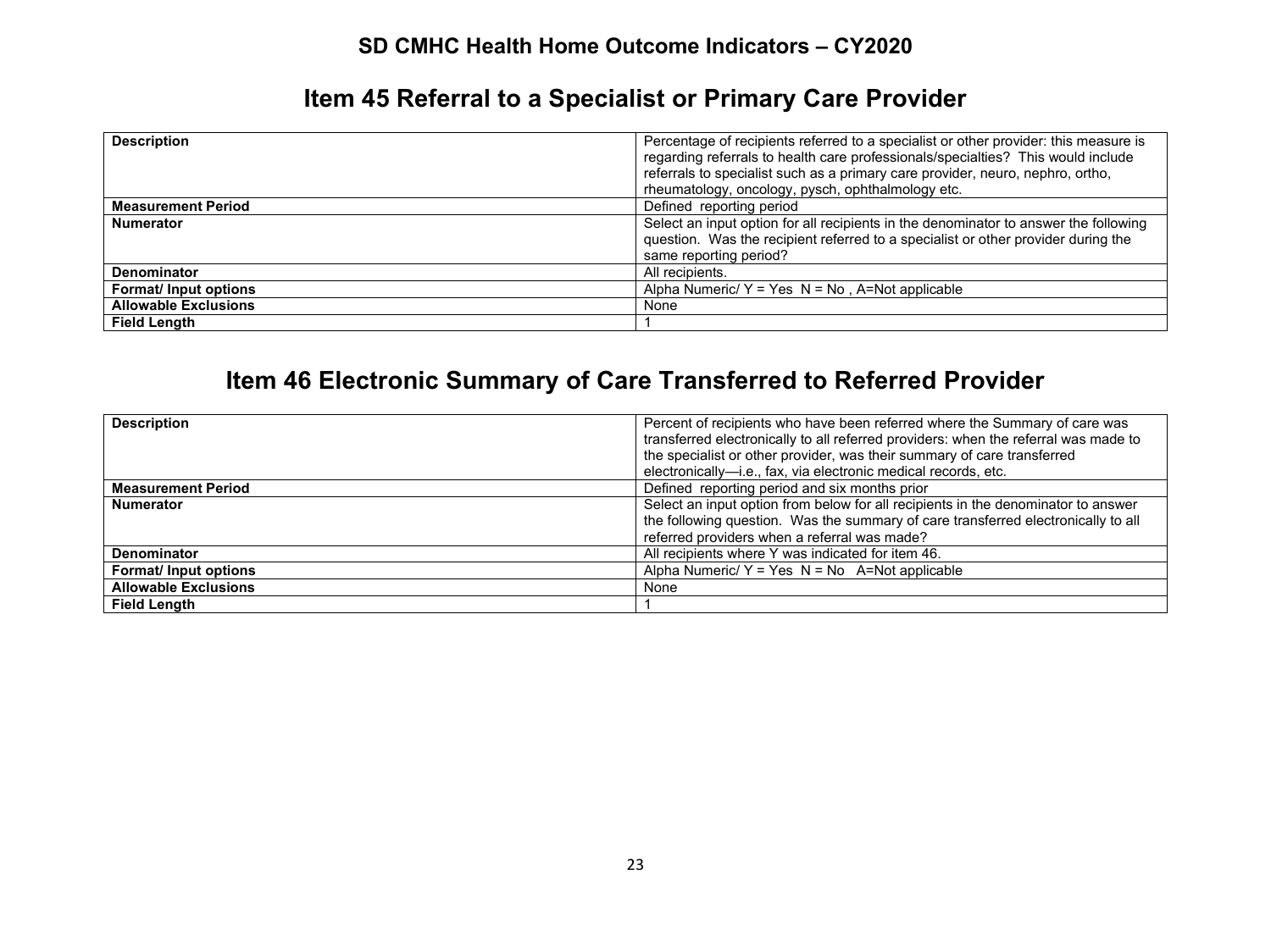## **Item 47 Diagnosed with a Severe Mental Illness or Emotional Disturbance**

| <b>Description</b>          | Percentage of recipients with a diagnosis of Severe Mental Illness or Emotional     |
|-----------------------------|-------------------------------------------------------------------------------------|
|                             | Disturbance within the last 12 months.                                              |
| <b>Measurement Period</b>   | Defined reporting period                                                            |
| <b>Numerator</b>            | Select the appropriate input option for all recipients in the denominator to answer |
|                             | the following question. Did the recipient have a diagnosis of Severe Mental Illness |
|                             | or Emotional Disturbance within the last 12 months?                                 |
| Denominator                 | All CMHC-HH recipients.                                                             |
| Format/ Input options       | Alpha Numeric/ $Y = Yes$ , $N = No$ , U=Unknown                                     |
| <b>Allowable Exclusions</b> | None                                                                                |
| <b>Field Length</b>         |                                                                                     |

## **Item 48 Recipients Prescriptions Filled 85% of the Time**

| <b>Description</b>          | Percentage of recipients with SMI or SED where the prescriptions filled 85% of the |
|-----------------------------|------------------------------------------------------------------------------------|
|                             | time                                                                               |
| <b>Measurement Period</b>   | Defined reporting period                                                           |
| <b>Numerator</b>            | Select an input indicator on all recipients in the denominator to answer the       |
|                             | following question. Were the prescriptions for treatment of SMI or SED filled 85%  |
|                             | of the time?                                                                       |
| <b>Denominator</b>          | All CMHC-HH recipients where a Y was indicated in item 48                          |
| Format/ Input options       | Alpha Numeric/ Y=Yes, N=No, U=Unknown                                              |
| <b>Allowable Exclusions</b> | None                                                                               |
| <b>Field Length</b>         |                                                                                    |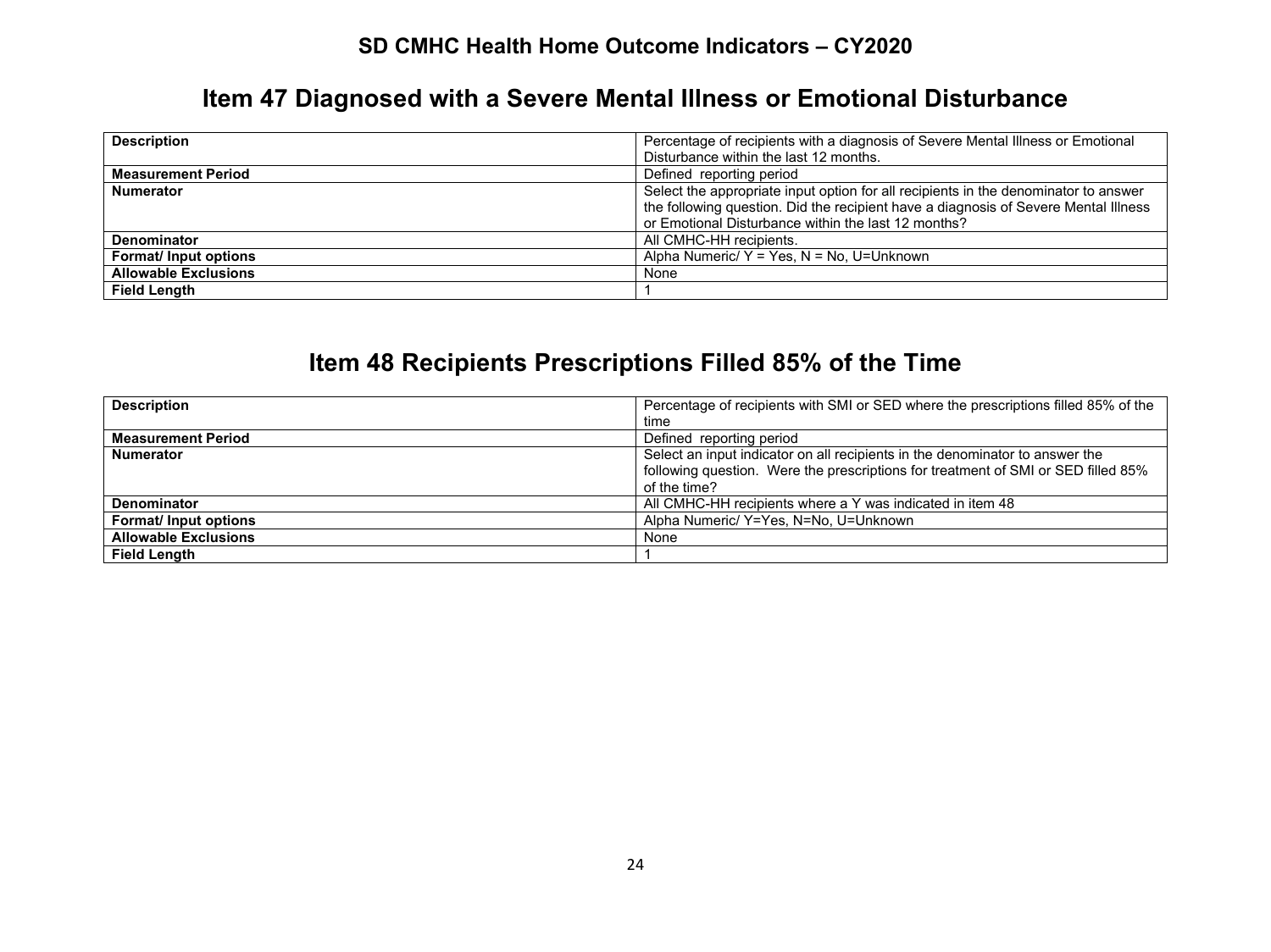## **Item 49 Recipients Screened for Mental Illness and Substance Abuse within 30 Days of Intake**

| <b>Description</b>          | Percentage of recipients screened for Mental Illness and Substance Abuse within |
|-----------------------------|---------------------------------------------------------------------------------|
|                             | 30 days of intake.                                                              |
| <b>Measurement Period</b>   | Defined reporting period                                                        |
| <b>Numerator</b>            | Select an input indicator on all recipients in the denominator to answer the    |
|                             | following question. Was the recipient screened for Mental Illness and Substance |
|                             | Abuse within 30 days of intake?                                                 |
| <b>Denominator</b>          | All CMHC-HH recipients.                                                         |
| Format/ Input options       | Alpha Numeric/ Y=Yes, N=No, U=Unknown, A= Not applicable                        |
| <b>Allowable Exclusions</b> | None                                                                            |
| <b>Field Lenath</b>         |                                                                                 |

## **Item 50 Recipient Response to the Adult/Youth/Family Service Outcome Tool**

| <b>Description</b>          | Percentage of recipients who provided an optimal response to Adult Service<br>Outcome Tool Question 7.32 "I like the services I received here?" Youth Service                                                                                                                                                                                                                                                                                                                                   |
|-----------------------------|-------------------------------------------------------------------------------------------------------------------------------------------------------------------------------------------------------------------------------------------------------------------------------------------------------------------------------------------------------------------------------------------------------------------------------------------------------------------------------------------------|
|                             | Outcome Tool Question 7h "I like the services I received here?"; Family Service<br>Outcome Tool Question 7h "I like the services I received here?"                                                                                                                                                                                                                                                                                                                                              |
| <b>Measurement Period</b>   | Defined reporting period                                                                                                                                                                                                                                                                                                                                                                                                                                                                        |
| <b>Numerator</b>            | Select an input option for all recipients in the denominator to answer the following<br>question. Did the recipient give an optimal response to the Adult Service Outcome<br>Tool Question 7.32 "I like the services I received here?"; Youth Service Outcome<br>Tool Question 7h "I like the services I received here?"; or the Family Service<br>Outcome Tool Question 7h "I like the services I received here?" Optimal<br>responses are "agree" or "strongly agree" from the Outcome Tools. |
| <b>Denominator</b>          | All CMHC-HH recipients.                                                                                                                                                                                                                                                                                                                                                                                                                                                                         |
| Format/ Input options       | Alpha Numeric/ Y=Yes, N=No, R=Refused, A = Not Applicable                                                                                                                                                                                                                                                                                                                                                                                                                                       |
| <b>Allowable Exclusions</b> | None                                                                                                                                                                                                                                                                                                                                                                                                                                                                                            |
| <b>Field Length</b>         |                                                                                                                                                                                                                                                                                                                                                                                                                                                                                                 |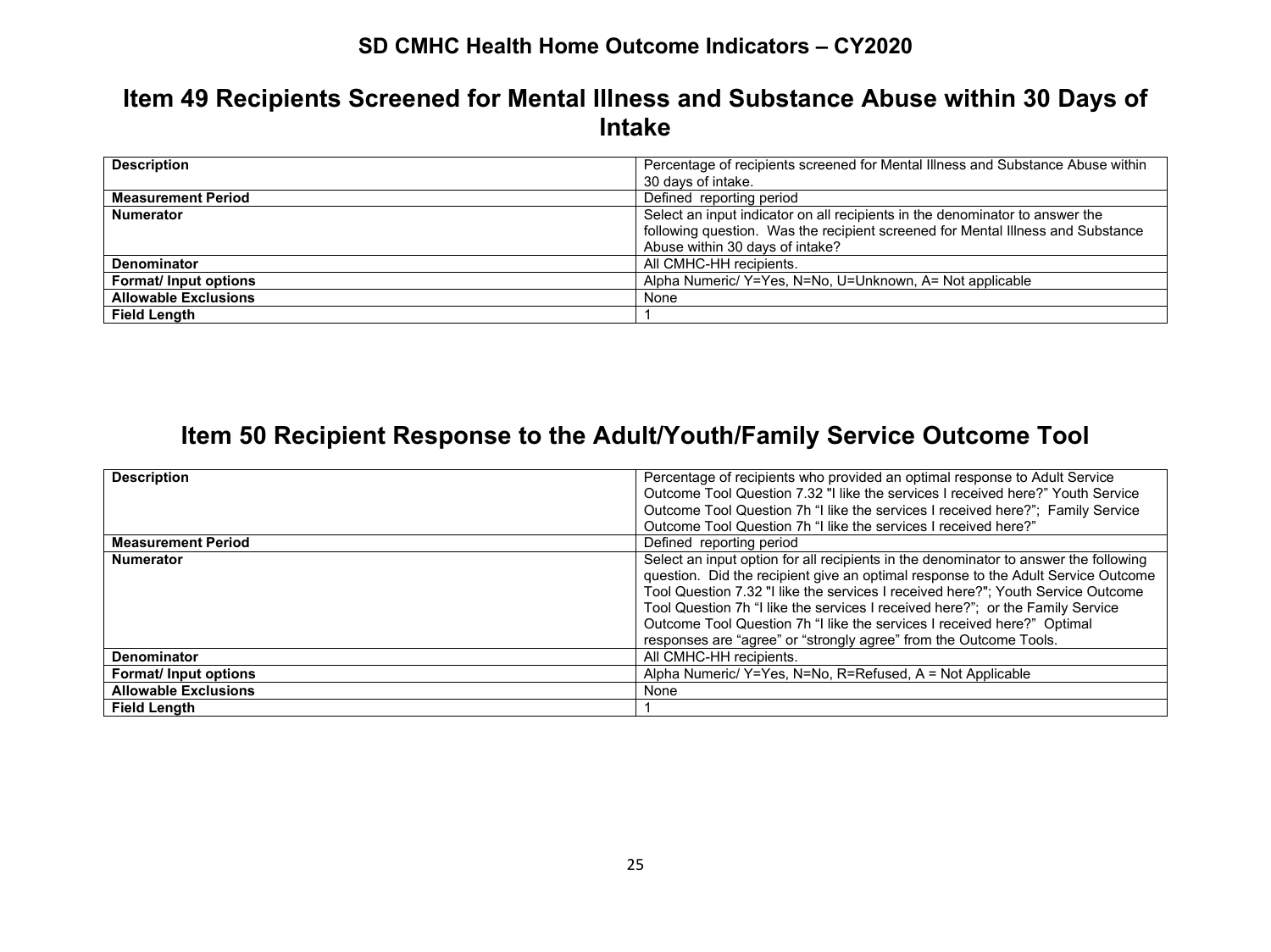# **Item 51 Recipient Response to the Adult/Youth/Family Service Outcome Tool**

| <b>Description</b>          | Percentage of recipients who provided an optimal response to Adult Service<br>Outcome Tool Question 7.33 "If I had other choices, I would still get services<br>here?"; Youth Service Outcome Tool Question 7h "If I had other options, I would<br>still get services from this agency?"; Family Service Outcome Tool Question 7h "if                                                                                                                                                                                                                                                     |
|-----------------------------|-------------------------------------------------------------------------------------------------------------------------------------------------------------------------------------------------------------------------------------------------------------------------------------------------------------------------------------------------------------------------------------------------------------------------------------------------------------------------------------------------------------------------------------------------------------------------------------------|
|                             | we had other options, our family would still get services from this agency?"                                                                                                                                                                                                                                                                                                                                                                                                                                                                                                              |
| <b>Measurement Period</b>   | Defined reporting period                                                                                                                                                                                                                                                                                                                                                                                                                                                                                                                                                                  |
| <b>Numerator</b>            | Select an input option for all recipients in the denominator to answer the following<br>question. Did the recipient give an optimal response to the Adult Service Outcome<br>Tool Question 7.33 "If I had other choices, I would still get services here?"; Youth<br>Service Outcome Tool Question 7h "If I had other options, I would still get services<br>from this agency?"; Family Service Outcome Tool Question 7h "if we had other<br>options, our family would still get services from this agency?" Optimal responses<br>are "agree" or "strongly agree" from the Outcome Tools. |
| <b>Denominator</b>          | All CMHC-HH recipients.                                                                                                                                                                                                                                                                                                                                                                                                                                                                                                                                                                   |
| Format/ Input options       | Alpha Numeric/ Y=Yes, N=No, R=Refused, A = Not Applicable                                                                                                                                                                                                                                                                                                                                                                                                                                                                                                                                 |
| <b>Allowable Exclusions</b> | None                                                                                                                                                                                                                                                                                                                                                                                                                                                                                                                                                                                      |
| <b>Field Length</b>         |                                                                                                                                                                                                                                                                                                                                                                                                                                                                                                                                                                                           |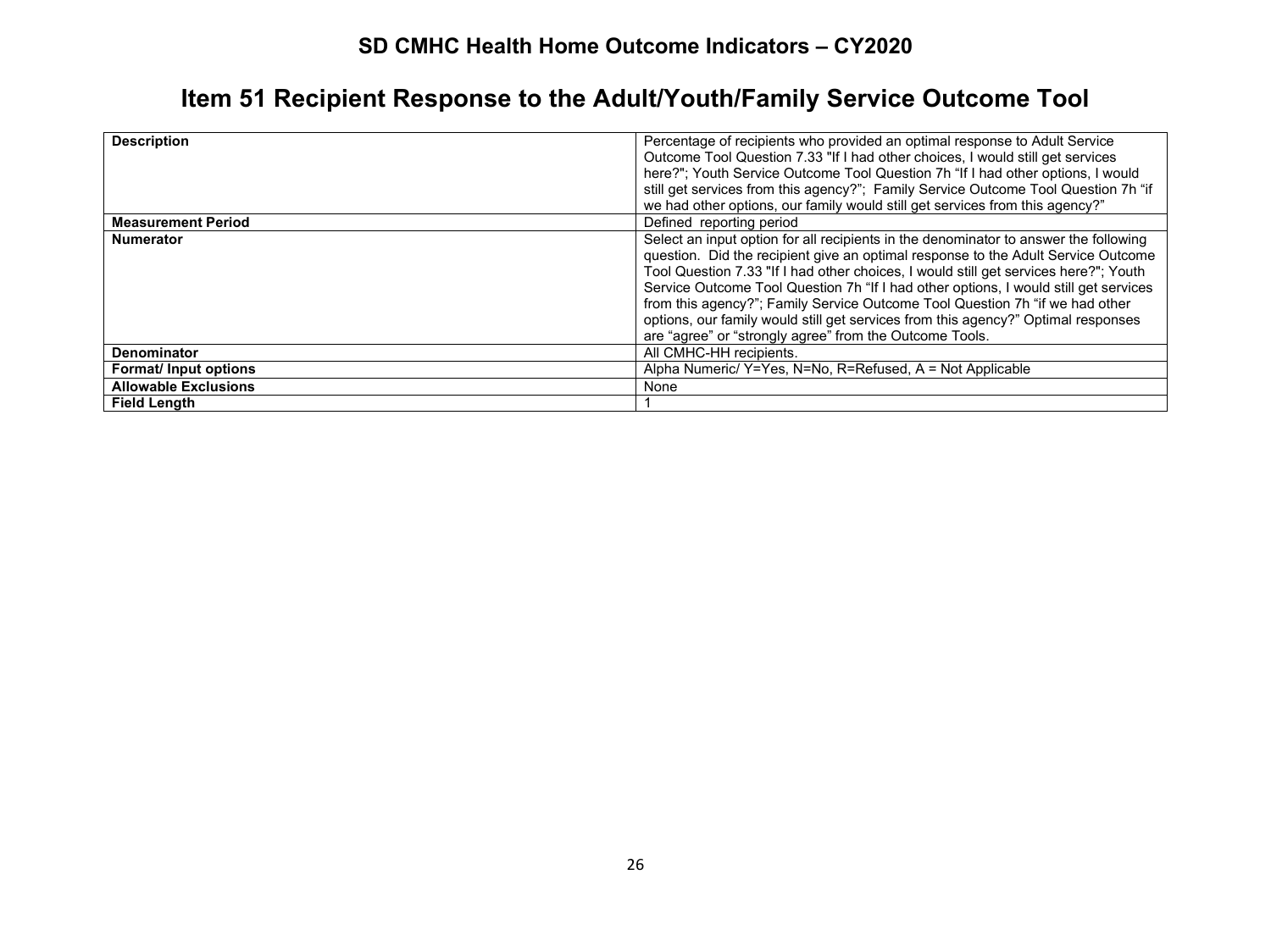## **Item 52 Recipient Response to the Adult/Youth/Family Service Outcome Tool**

| <b>Description</b>          | Percentage of recipients who provided an optimal response to Adult Service<br>Outcome Tool Question 7.34 "I would recommend the agency to a friend or a<br>family member?"; Youth Service Outcome Tool Question 7j; Family Service                                                                                                                                                                                              |
|-----------------------------|---------------------------------------------------------------------------------------------------------------------------------------------------------------------------------------------------------------------------------------------------------------------------------------------------------------------------------------------------------------------------------------------------------------------------------|
| <b>Measurement Period</b>   | Outcome Tool Question 7j<br>Defined reporting period                                                                                                                                                                                                                                                                                                                                                                            |
| <b>Numerator</b>            | Select an input option for all recipients in the denominator to answer the following<br>question. Did the recipient give an optimal response to Adult Service Outcome<br>Tool Question 7.34 "I would recommend the agency to a friend or a family<br>member?"; Youth Service Outcome Tool Question 7j; Family Service Outcome<br>Tool Question 7j. Optimal responses are "agree" or "strongly agree" from the<br>Outcome Tools. |
| <b>Denominator</b>          | All CMHC-HH recipients.                                                                                                                                                                                                                                                                                                                                                                                                         |
| Format/ Input options       | Alpha Numeric/ Y=Yes, N=No, R=Refused, A = Not Applicable                                                                                                                                                                                                                                                                                                                                                                       |
| <b>Allowable Exclusions</b> | None                                                                                                                                                                                                                                                                                                                                                                                                                            |
| <b>Field Lenath</b>         |                                                                                                                                                                                                                                                                                                                                                                                                                                 |

## **Item 53 Recipient Response to the Adult/Youth/Family Service Outcome Tool**

| <b>Description</b>          | Percentage of recipients who provided an optimal response to Adult Service<br>Outcome Tool Question 7.13 "I was able to get all the services I thought I<br>needed?"; Youth Service Outcome Tool Question 7I; Family Service Outcome Tool<br>Question 7I "We were able to get the services our family thought our child<br>needed?"                                                                                                                                                              |
|-----------------------------|--------------------------------------------------------------------------------------------------------------------------------------------------------------------------------------------------------------------------------------------------------------------------------------------------------------------------------------------------------------------------------------------------------------------------------------------------------------------------------------------------|
| <b>Measurement Period</b>   | Defined reporting period                                                                                                                                                                                                                                                                                                                                                                                                                                                                         |
| <b>Numerator</b>            | Select an input option for all recipients in the denominator to answer the following<br>question. Did the recipient give an optimal response to Adult Service Outcome<br>Tool Question 7.13 "I was able to get all the services I thought I needed?"; Youth<br>Service Outcome Tool Question 7I; Family Service Outcome Tool Question 7I "We<br>were able to get the services our family thought our child needed?" Optimal<br>responses are "agree" or "strongly agree" from the Outcome Tools. |
| <b>Denominator</b>          | All CMHC-HH recipients.                                                                                                                                                                                                                                                                                                                                                                                                                                                                          |
| Format/ Input options       | Alpha Numeric/ Y=Yes, N=No, R=Refused, A = Not Applicable                                                                                                                                                                                                                                                                                                                                                                                                                                        |
| <b>Allowable Exclusions</b> | None                                                                                                                                                                                                                                                                                                                                                                                                                                                                                             |
| <b>Field Length</b>         |                                                                                                                                                                                                                                                                                                                                                                                                                                                                                                  |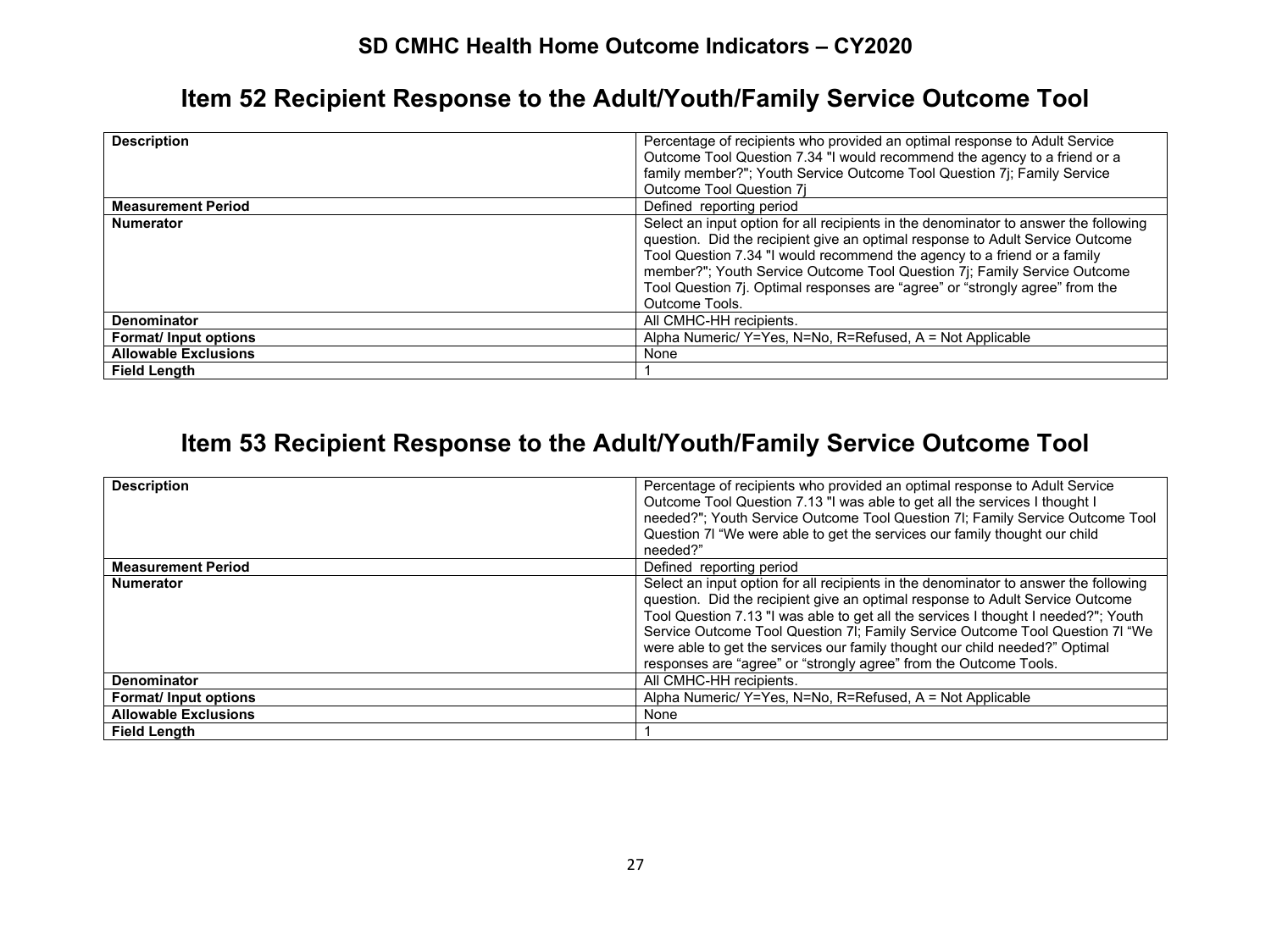## **Item 54 Recipient Response to the Adult/Youth/Family Service Outcome Tool**

| <b>Description</b>          | Percentage of recipients who provided an optimal response to Adult Service                                                                                                                                                                                                                                                                                                                                                                                                           |
|-----------------------------|--------------------------------------------------------------------------------------------------------------------------------------------------------------------------------------------------------------------------------------------------------------------------------------------------------------------------------------------------------------------------------------------------------------------------------------------------------------------------------------|
|                             | Outcome Tool Question7.23 "I am better able to control my life?"; Youth Service                                                                                                                                                                                                                                                                                                                                                                                                      |
|                             | Outcome Tool Question 6e "I am able to manage my life?"; Family Service                                                                                                                                                                                                                                                                                                                                                                                                              |
|                             | Outcome Tool Question 6e "Our family is able to manage our family life?"                                                                                                                                                                                                                                                                                                                                                                                                             |
| <b>Measurement Period</b>   | Defined reporting period                                                                                                                                                                                                                                                                                                                                                                                                                                                             |
| <b>Numerator</b>            | Select an input option for all recipients in the denominator to answer the following<br>question. Did the recipient give an optimal response to Adult Service Outcome<br>Tool Question 7.23"I am better able to control my life?"; Youth Service Outcome<br>Tool Question 6e "I am able to manage my life?"; Family Service Outcome Tool<br>Question 6e "Our family is able to manage our family life?" Optimal responses are<br>"agree" or "strongly agree" from the Outcome Tools. |
| <b>Denominator</b>          | All CMHC-HH recipients.                                                                                                                                                                                                                                                                                                                                                                                                                                                              |
| Format/ Input options       | Alpha Numeric/Y=Yes, N=No, R=Refused, A = Not Applicable                                                                                                                                                                                                                                                                                                                                                                                                                             |
| <b>Allowable Exclusions</b> | None                                                                                                                                                                                                                                                                                                                                                                                                                                                                                 |
| <b>Field Lenath</b>         |                                                                                                                                                                                                                                                                                                                                                                                                                                                                                      |

## **Item 55 Recipient Response to the Adult/Youth/Family Service Outcome Tool**

| <b>Description</b>          | Percentage of recipients who provided an optimal response to Adult Service           |
|-----------------------------|--------------------------------------------------------------------------------------|
|                             | Outcome Tool Question 7.25 "I am getting along better with my family?" Youth         |
|                             | Service Outcome Tool Question 6f "My family relationships are improving?"; Family    |
|                             | Service Outcome Tool Question 6f "Our family relationships are improving?"           |
| <b>Measurement Period</b>   | Defined reporting period                                                             |
| <b>Numerator</b>            | Select an input option for all recipients in the denominator to answer the following |
|                             | question. Did the recipient give an optimal response to Adult Service Outcome        |
|                             | Tool Question 7.25 "I am getting along better with my family?" Youth Service         |
|                             | Outcome Tool Question 6f "My family relationships are improving?" Family Service     |
|                             | Outcome Tool Question 6f "Our family relationships are improving?" Optimal           |
|                             | responses are "agree" or "strongly agree" from the Outcome Tools.                    |
| <b>Denominator</b>          | All CMHC-HH recipients.                                                              |
| Format/ Input options       | Alpha Numeric/ Y=Yes, N=No, R=Refused, A = Not Applicable                            |
| <b>Allowable Exclusions</b> | None                                                                                 |
| <b>Field Lenath</b>         |                                                                                      |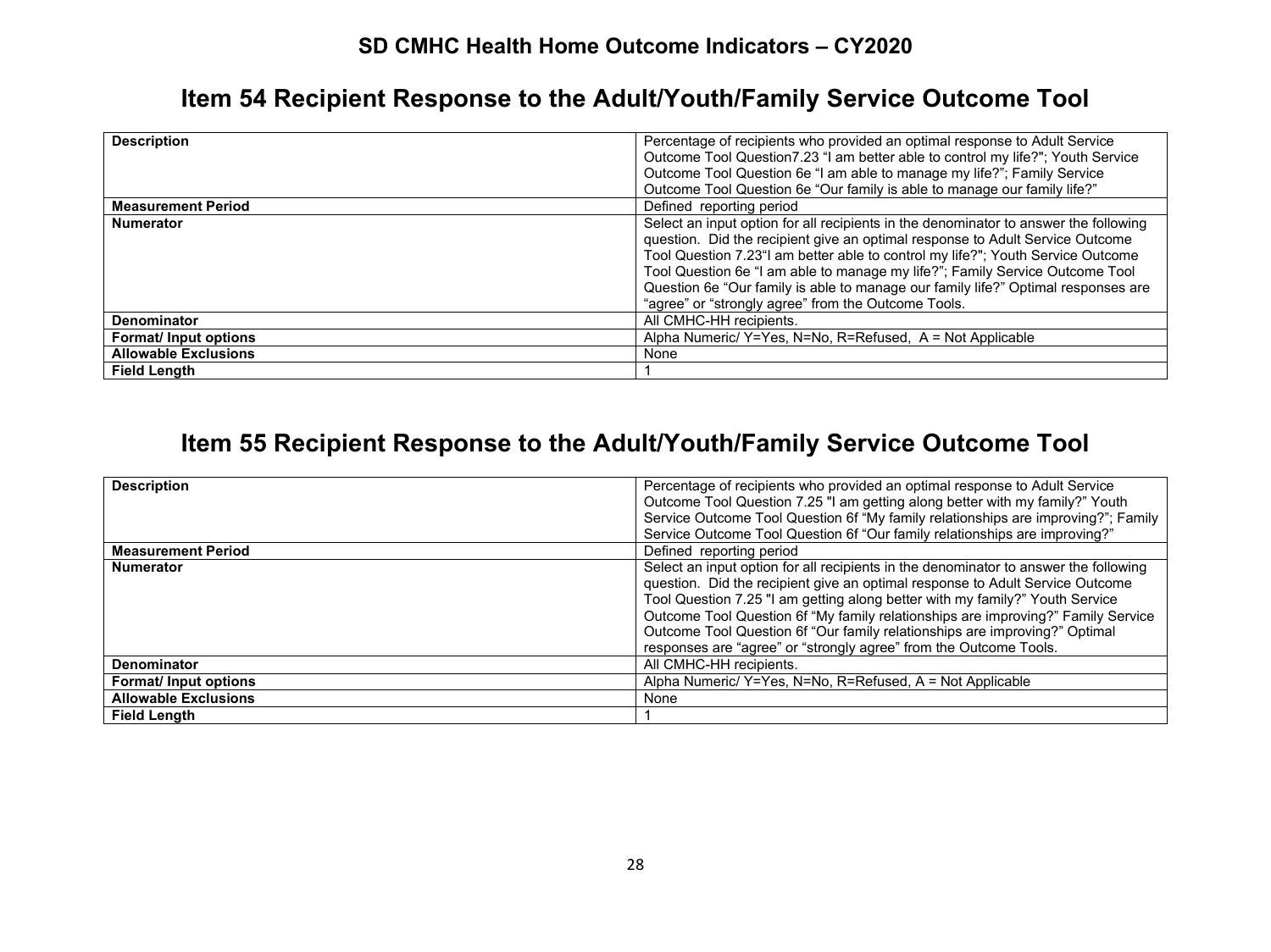## **Item 56 Recipient Response to the Adult/Youth/Family Service Outcome Tool**

| <b>Description</b>          | Percentage of recipients who provided an optimal response to Adult Service<br>Outcome Tool Question 7.27 "I do better in school or work?" Youth Service<br>Outcome Tool Question 6g "I am improving in school and/or work?"; Family<br>Service Outcome Tool Question 6g "My child is improving in school and/or work?"                                                                                                                                                                |
|-----------------------------|---------------------------------------------------------------------------------------------------------------------------------------------------------------------------------------------------------------------------------------------------------------------------------------------------------------------------------------------------------------------------------------------------------------------------------------------------------------------------------------|
| <b>Measurement Period</b>   | Defined reporting period                                                                                                                                                                                                                                                                                                                                                                                                                                                              |
| <b>Numerator</b>            | Select an input option for all recipients in the denominator to answer the following<br>question. Did the recipient give an optimal response to Adult Service Outcome<br>Tool Question 7.27 "I do better in school or work?" Youth Service Outcome Tool<br>Question 6g "I am improving in school and/or work?" Family Service Outcome<br>Tool Question 6g "My child is improving in school and/or work?" Optimal responses<br>are "agree" or "strongly agree" from the Outcome Tools. |
| <b>Denominator</b>          | All CMHC-HH recipients.                                                                                                                                                                                                                                                                                                                                                                                                                                                               |
| Format/ Input options       | Alpha Numeric/ Y=Yes, N=No, R=Refused, A = Not Applicable                                                                                                                                                                                                                                                                                                                                                                                                                             |
| <b>Allowable Exclusions</b> | None                                                                                                                                                                                                                                                                                                                                                                                                                                                                                  |
| <b>Field Lenath</b>         |                                                                                                                                                                                                                                                                                                                                                                                                                                                                                       |

## **Item 57 Recipient Response to the Adult/Youth/Family Service Outcome Tool**

| <b>Description</b>          | Percentage of recipients who provided an optimal response to Adult Service<br>Outcome Tool Question 7.29 "My housing situation has improved?"; Youth Service<br>Outcome Tool Question 6h "I feel safe in my home?"; Family Service Outcome<br>Tool Question 6h "My child feels safe in his/her home?"                                                                                                                                                                |
|-----------------------------|----------------------------------------------------------------------------------------------------------------------------------------------------------------------------------------------------------------------------------------------------------------------------------------------------------------------------------------------------------------------------------------------------------------------------------------------------------------------|
| <b>Measurement Period</b>   | Defined reporting period                                                                                                                                                                                                                                                                                                                                                                                                                                             |
| <b>Numerator</b>            | Select an input option for all recipients in the denominator to answer the following<br>question. Did the recipient give an optimal response to Adult Service Outcome<br>Tool Question7.29 "My housing situation has improved? " Youth Service Outcome<br>Tool Question 6h "I feel safe in my home?"; Family Service Outcome Tool<br>Question 6h "My child feels safe in his/her home?" Optimal responses are "agree"<br>or "strongly agree" from the Outcome Tools. |
| <b>Denominator</b>          | All CMHC-HH recipients.                                                                                                                                                                                                                                                                                                                                                                                                                                              |
| <b>Format/Input options</b> | Alpha Numeric/ Y=Yes, N=No, R=Refused, A = Not Applicable                                                                                                                                                                                                                                                                                                                                                                                                            |
| <b>Allowable Exclusions</b> | None                                                                                                                                                                                                                                                                                                                                                                                                                                                                 |
| <b>Field Lenath</b>         |                                                                                                                                                                                                                                                                                                                                                                                                                                                                      |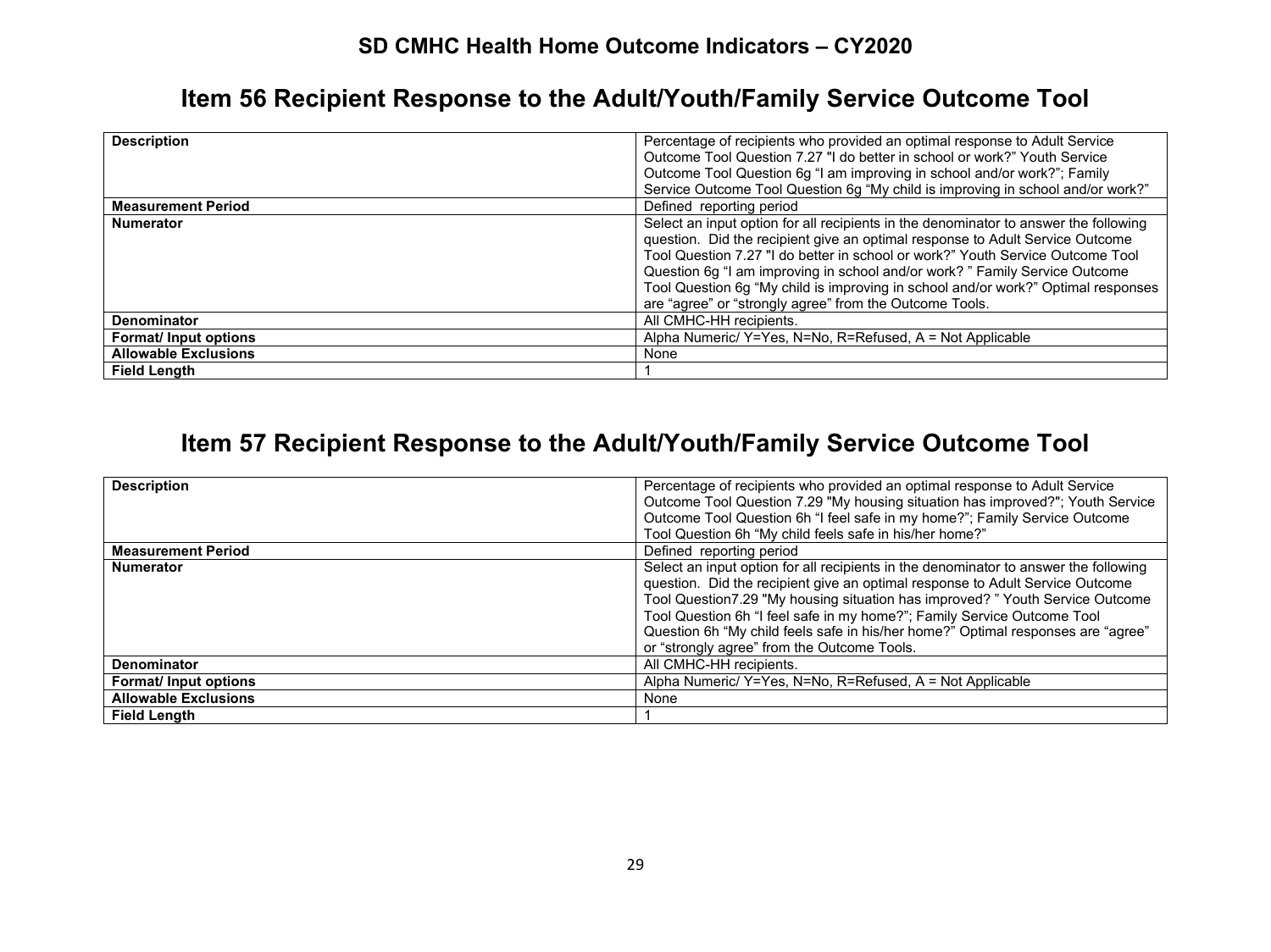## **Item 58 Recipient Response to the Adult/Youth/Family Service Outcome Tool**

| <b>Description</b>          | Percentage of recipients who provided an optimal response to Adult Service<br>Outcome Tool Question 7.22 "I can deal more effectively with daily problems?"<br>Youth Service Outcome Tool Question 6i "I feel I can manage daily situations more<br>effectively?"; Family Service Outcome Tool Question 6i "I feel my child can<br>manage daily situations more effectively?"                                                                                                                                                                 |
|-----------------------------|-----------------------------------------------------------------------------------------------------------------------------------------------------------------------------------------------------------------------------------------------------------------------------------------------------------------------------------------------------------------------------------------------------------------------------------------------------------------------------------------------------------------------------------------------|
| <b>Measurement Period</b>   | Defined reporting period                                                                                                                                                                                                                                                                                                                                                                                                                                                                                                                      |
| <b>Numerator</b>            | Select an input option for all recipients in the denominator to answer the following<br>question. Did the recipient give an optimal response to Adult Service Outcome<br>Tool Question 7.22 "I can deal more effectively with daily problems?" Youth<br>Service Outcome Tool Question 6i "I feel I can manage daily situations more<br>effectively?"; Family Service Outcome Tool Question 6i "I feel my child can<br>manage daily situations more effectively?" Optimal responses are "agree" or<br>"strongly agree" from the Outcome Tools. |
| <b>Denominator</b>          | All CMHC-HH recipients.                                                                                                                                                                                                                                                                                                                                                                                                                                                                                                                       |
| <b>Format/Input options</b> | Alpha Numeric/ Y=Yes, N=No, R=Refused, A = Not Applicable                                                                                                                                                                                                                                                                                                                                                                                                                                                                                     |
| <b>Allowable Exclusions</b> | None                                                                                                                                                                                                                                                                                                                                                                                                                                                                                                                                          |
| <b>Field Length</b>         |                                                                                                                                                                                                                                                                                                                                                                                                                                                                                                                                               |

## **Item 59 Recipient Response to the Adult/Youth/Family Service Outcome Tool**

| <b>Description</b>          | Percentage of recipients who provided an optimal response to Adult Service<br>Outcome Tool Question 7.12 "Services were available at times hat were good for<br>me?"; Youth Service Outcome Tool Question 7k "Services were flexible and<br>convenient for me?"; Family Service Outcome Tool Question 7k "Services were<br>flexible and convenient for our family?"                                                                                                                                                                 |
|-----------------------------|-------------------------------------------------------------------------------------------------------------------------------------------------------------------------------------------------------------------------------------------------------------------------------------------------------------------------------------------------------------------------------------------------------------------------------------------------------------------------------------------------------------------------------------|
| <b>Measurement Period</b>   | Defined reporting period                                                                                                                                                                                                                                                                                                                                                                                                                                                                                                            |
| <b>Numerator</b>            | Select an input option for all recipients in the denominator to answer the following<br>question. Did the recipient give an optimal response to Adult Service Outcome<br>Tool Question 7.12"Services were available at times that were good for me?";<br>Youth Service Outcome Tool Question 7k "Services were flexible and convenient<br>for me?"; Family Service Outcome Tool Question 7k "Services were flexible and<br>convenient for our family?" Optimal responses are "agree" or "strongly agree" from<br>the Outcome Tools. |
| <b>Denominator</b>          | All CMHC-HH recipients.                                                                                                                                                                                                                                                                                                                                                                                                                                                                                                             |
| <b>Format/Input options</b> | Alpha Numeric/ Y=Yes, N=No, R=Refused, A = Not Applicable                                                                                                                                                                                                                                                                                                                                                                                                                                                                           |
| <b>Allowable Exclusions</b> | None                                                                                                                                                                                                                                                                                                                                                                                                                                                                                                                                |
| <b>Field Lenath</b>         |                                                                                                                                                                                                                                                                                                                                                                                                                                                                                                                                     |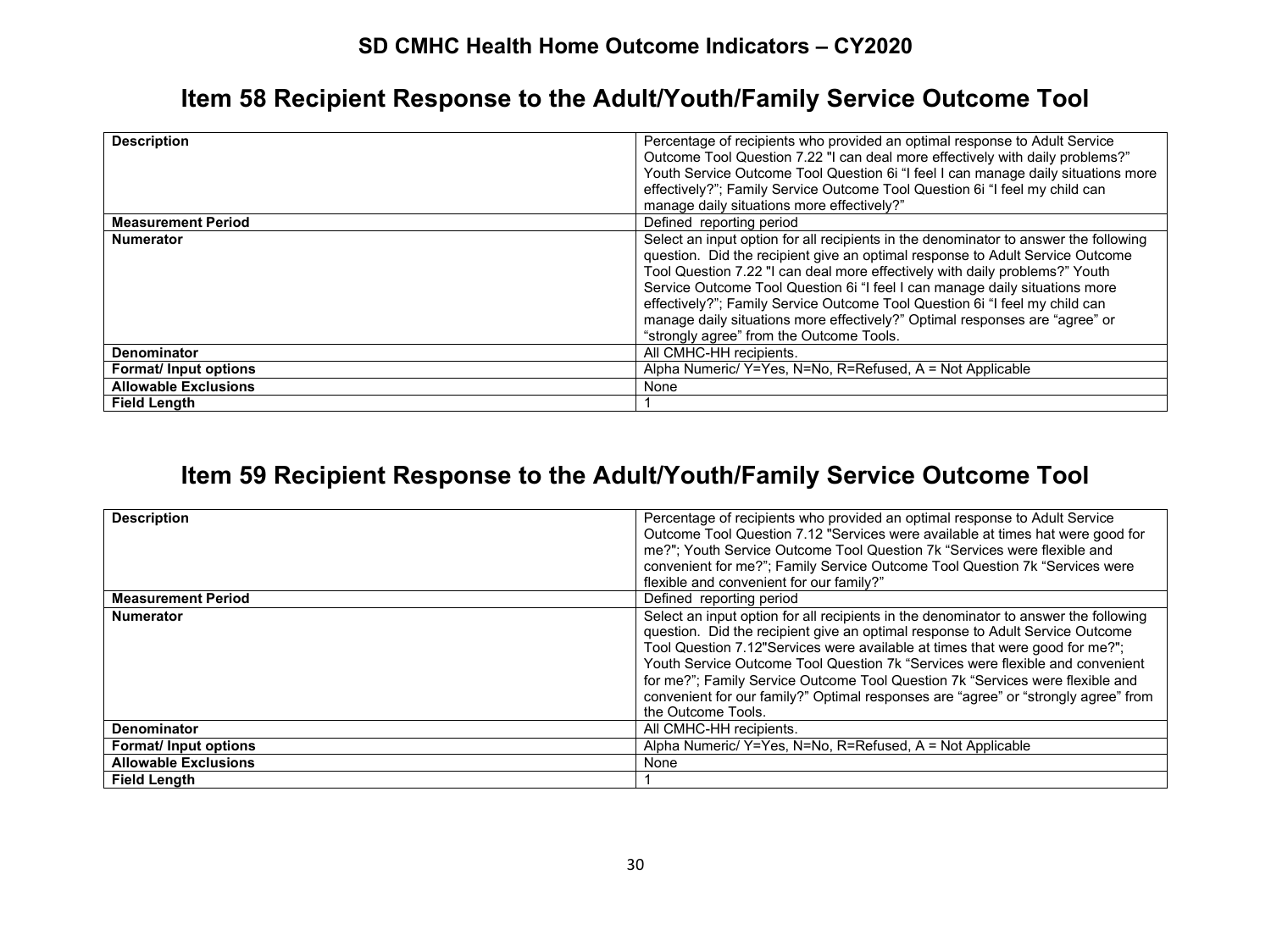# Appendix A – Diagnosis codes

# Item 14-16 – Initiation of Engagement of Alcohol and Other Drug Dependence Treatment

**ICD-9-CM [for use 1/1/2015 – 9/30/2015]**291-292, 303.00-303.02, 303.90-303.92, 304.00-304.02, 304.10-304.12, 304.20-304.22, 304.30-304.32, 304.40-304.42, 304.50-304.52, 304.60-304.62, 304.70-304.72, 304.80-304.82, 304.90-304.92, 305.00-305.02, 305.20-305.22, 305.30-305.32, 305.40-305.42, 305.50-305.52, 305.60-305.62, 305.70-305.72, 305.80-305.82, 305.90-305.92, 535.3, and 571.1

# Item 17 – Asthma Codes

**ICD-9-CM [for use 1/1/2015 – 9/30/2015]:** 493.00, 493.01, 493.02, 493.10, 493.11, 493.12, 493.20, 493.21, 493.22, 493.81, 493.82, 493.90, 493.91, and 493.92 **ICD-10-CM [for use 10/1/2015 – 12/31/9999]:** J45.30, J45.31, J45.32, J45.40, J45.41, J45.42, J45.50, J45.51,and J45.52

# Item 19 – Diabetes Codes

**ICD-9-CM [for use 1/1/2015 – 9/30/2015]:** 250.00, 250.01, 250.02, 250.03, 250.10, 250.11, 250.12, 250.13, 250.20, 250.21, 250.22, 250.23, 250.30, 250.31, 250.32, 250.33, 250.40, 250.41, 250.42, 250.43, 250.50, 250.51, 250.52, 250.53, 250.60, 250.61, 250.62, 250.63, 250.70, 250.71, 250.72, 250.73, 250.80, 250.81, 250.82, 250.83, 250.90, 250.91, 250.92, 250.93, 357.2, 362.01, 362.02, 362.03, 362.04, 362.05, 362.06, 362.07, 366.41, 648.00, 648.01, 648.02, 648.03, 648.04 **ICD-10-CM [for use 10/1/2015 – 12/31/9999]:** E08.00, E08.01, E08.10, E08.11, E08.21, E08.22, E08.29, E08.311, E08.319, E08.321, E08.329, E08.331, E08.339, E08.341, E08.349, E08.351, E08.359, E08.36, E08.39, E08.40, E08.41, E08.42, E08.43, E08.44, E08.49, E08.51, E08.52, E08.59, E08.610, E08.618, E08.620, E08.621, E08.622, E08.628, E08.630, E08.638, E08.641, E08.649, E08.65, E08.69, E08.8, E08.9, E09.00, E09.01, E09.10, E09.11, E09.21, E09.22, E09.29, E09.311, E09.319, E09.321, E09.329 E09.331, E09.339, E09.341, E09.349, E09.351, E09.359, E09.36, E09.39, E09.40, E09.41, E09.42, E09.43, E09.44, E09.49, E09.51, E09.52, E09.59, E09.610, E09.618, E09.620, E09.621, E09.622, E09.628, E09.630, E09.638, E09.641, E09.649, E09.65, E09.69, E09.8, E09.9, E10.10, E10.21, E10.22, E10.29, E10.311, E10.319, E10.321, E10.329, E10.331, E10.339, E10.341, E10.349, E10.351, E10.359, E10.36, E10.39, E10.40, E10.41, E10.42, E10.43, E10.44, E10.49, E10.51, E10.52, E10.59, E10.610, E10.618, E10.620, E10.621, E10.622, E10.628, E10.630, E10.638, E10.649, E10.65, E10.69, E10.8, E10.9, E11.00, E11.01, E11.21, E11.22, E11.29, E11.311, E11.319, E11.321, E11.329, E11.331, E11.339, E11.341, E11.349, E11.351, E11.359, E11.36, E11.39, E11.40, E11.41, E11.42, E11.43, E11.44, E11.49, E11.51, E11.52, E11.59, E11.610, E11.618, E11.620, E11.621, E11.622, E11.628, E11.630, E11.638, E11.649 ,E11.65, E11.69, E11.8 E11.9, E13.00, E13.01, E13.10, E13.11, E13.21, E13.22, E13.29, E13.311, E13.319, E13.321, E13.329, E13.331, E13.339, E13.341, E13.349, E13.351, E13.359, E13.36, E13.39, E13.40, E13.41, E13.42, E13.43, E13.44, E13.49, E13.51, E13.52, E13.59, E13.610, E13.618, E13.62,0 E13.621, E13.622, E13.628, E13.630, E13.638, E13.641, E13.649, E13.65, E13.69, E13.8, and E13.9

**If Pregnant** O24.011, O24.012, O24.013, O24.019, O24.02, O24.03, O24.111, O24.112, O24.113, O24.119, O24.12, O24.13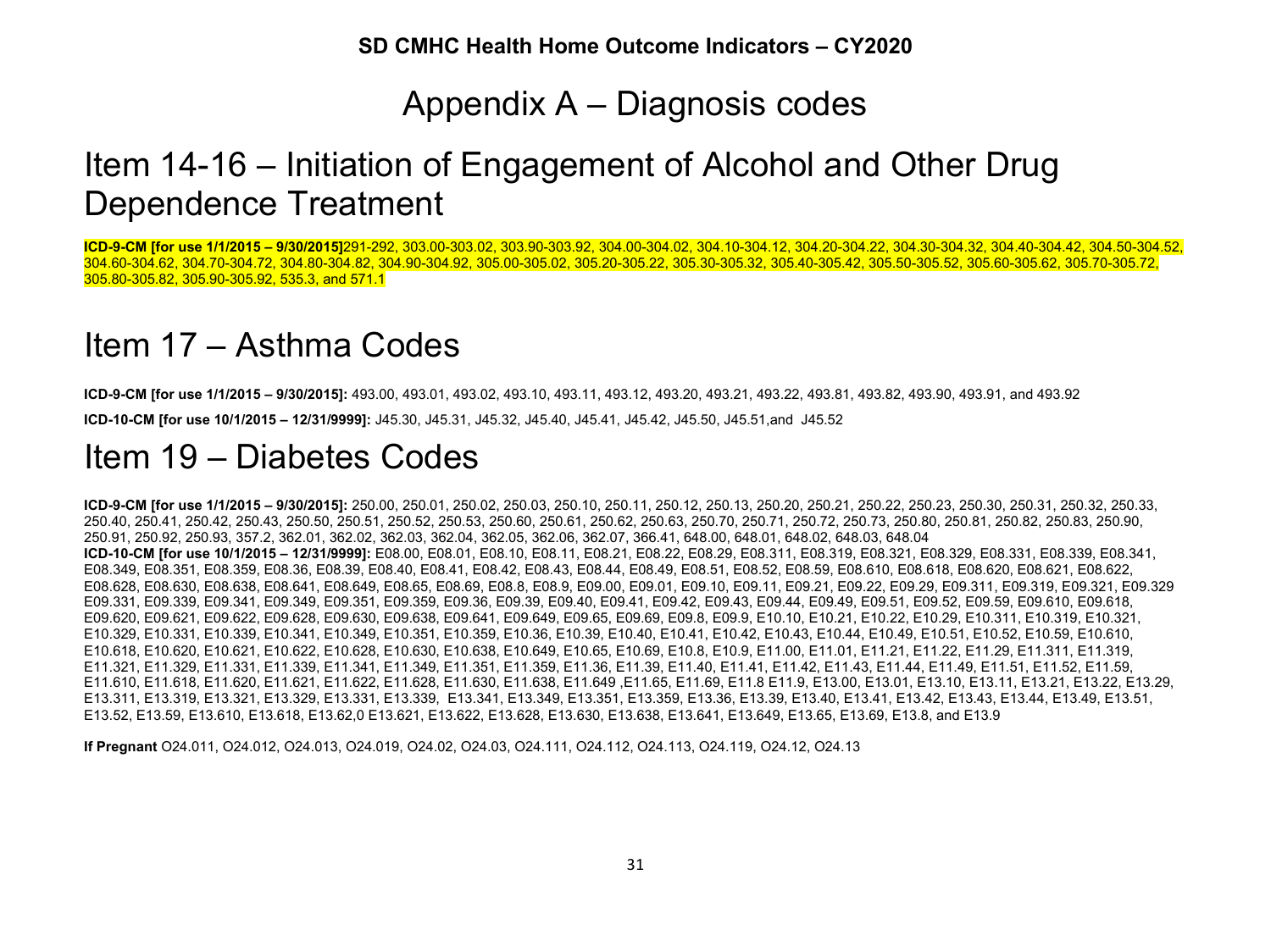# Item 27 and 28 – Pain Codes

**ICD-9-CM [for use 1/1/2015 – 9/30/2015]:** 338.28, 338.21, 338.22, 338.29, and 338.4 **ICD-10-CM [for use 10/1/2015 – 12/31/9999]:** G89.21, G89.22, G89.28, G89.29, and G89.4

# Item 29 – Hypertension

**ICD-9-CM [for use 1/1/2015 – 9/30/2015]:** 401.0, 401.10, 401.1, 401.9, 402.00, 402.01, 402.10, 402.11, 402.90, 402.91, 403.00, 403.01, 403.10, 403.11, 403.90, 403.91, 404.00, 404.01, 404.03, 404.10 404.11, 404.12, 404.13, 404.90, 404.91, 404.92, 404.93

**ICD-10-CM [for use 10/1/2015 – 12/31/9999]:** I10, I11.0, I11.9, I12.0, I12.9, I13.0, I13.10, I13.11, I13.2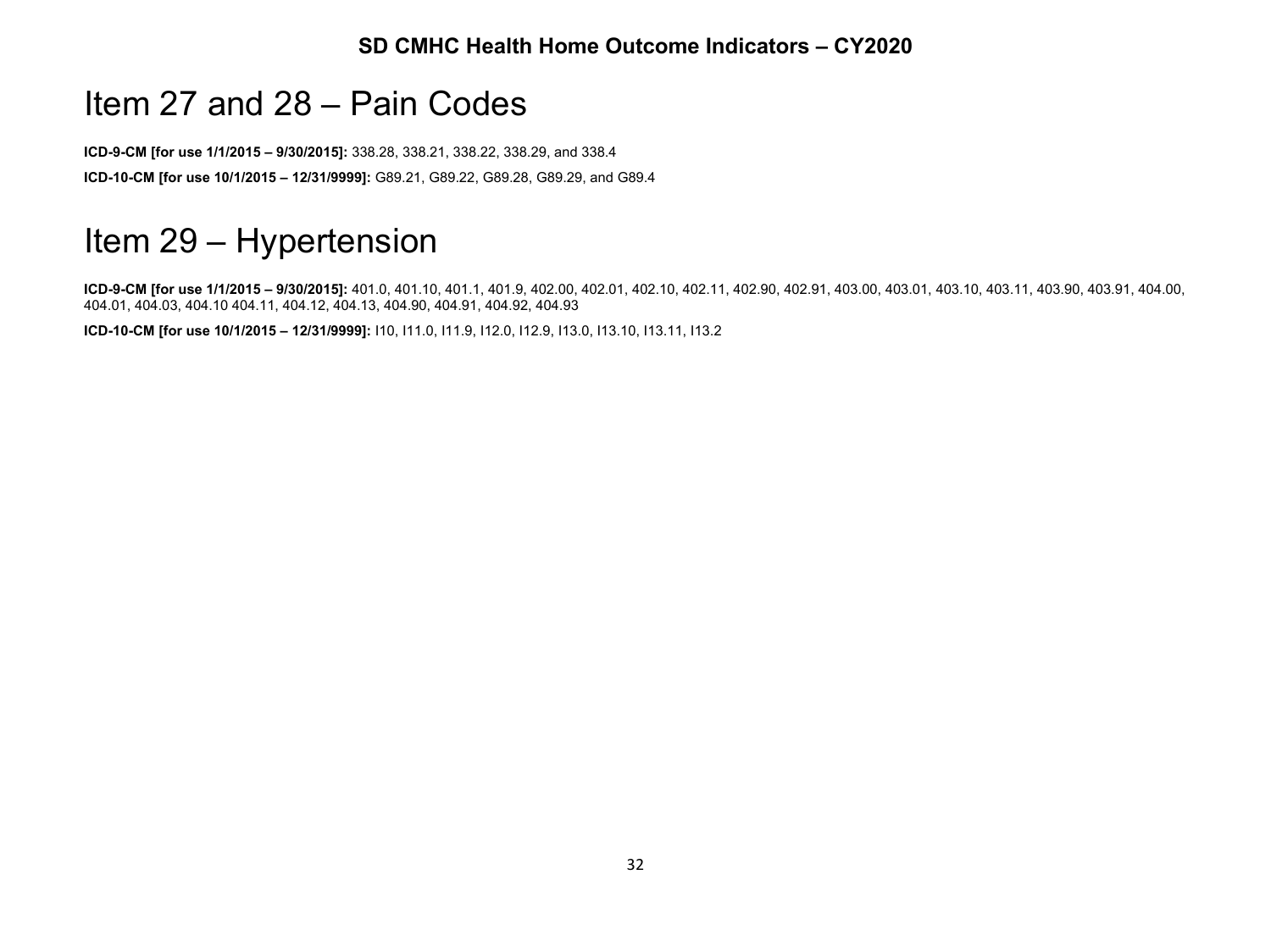# **Appendix B: patient encounter or office visit codes (use for everything but Depression)**

99201, 99202, 99203, 99204, 99205, 99211, 99212, 99213, 99214, 99215, 99217, 99218, 99219, 99220, 99221, 99222, 99223, 99231, 99232, 99233, 99238, 99239, 99281, 99282, 99283, 99284, 99285, 99291, 99304, 99305, 99306, 99307, 99308, 99309, 99310, 99315, 99316, 99318, 99324, 99325, 99326, 99327, 99328, 99334, 99335, 99336, 99337, 99341, 99342, 99343, 99344, 99345, 99347, 99348, 99349, 99350, 99455, 99456, G0402, G0438, G0439

# **Item 12 - Depression Measure –patient encounter or office visit codes.**

CPT: 90791, 90792, 90832, 90834, 90837, 90837, 90839, , 92625, , 96116, 96118, 96151, 97003, 99201, 99202, 99203, 99204, 99205, 99212, 99213, 99214, 99215 or HCPCS: G0101, G0402, G0438, G0439, G0444

# **Item 16- AOD Visits**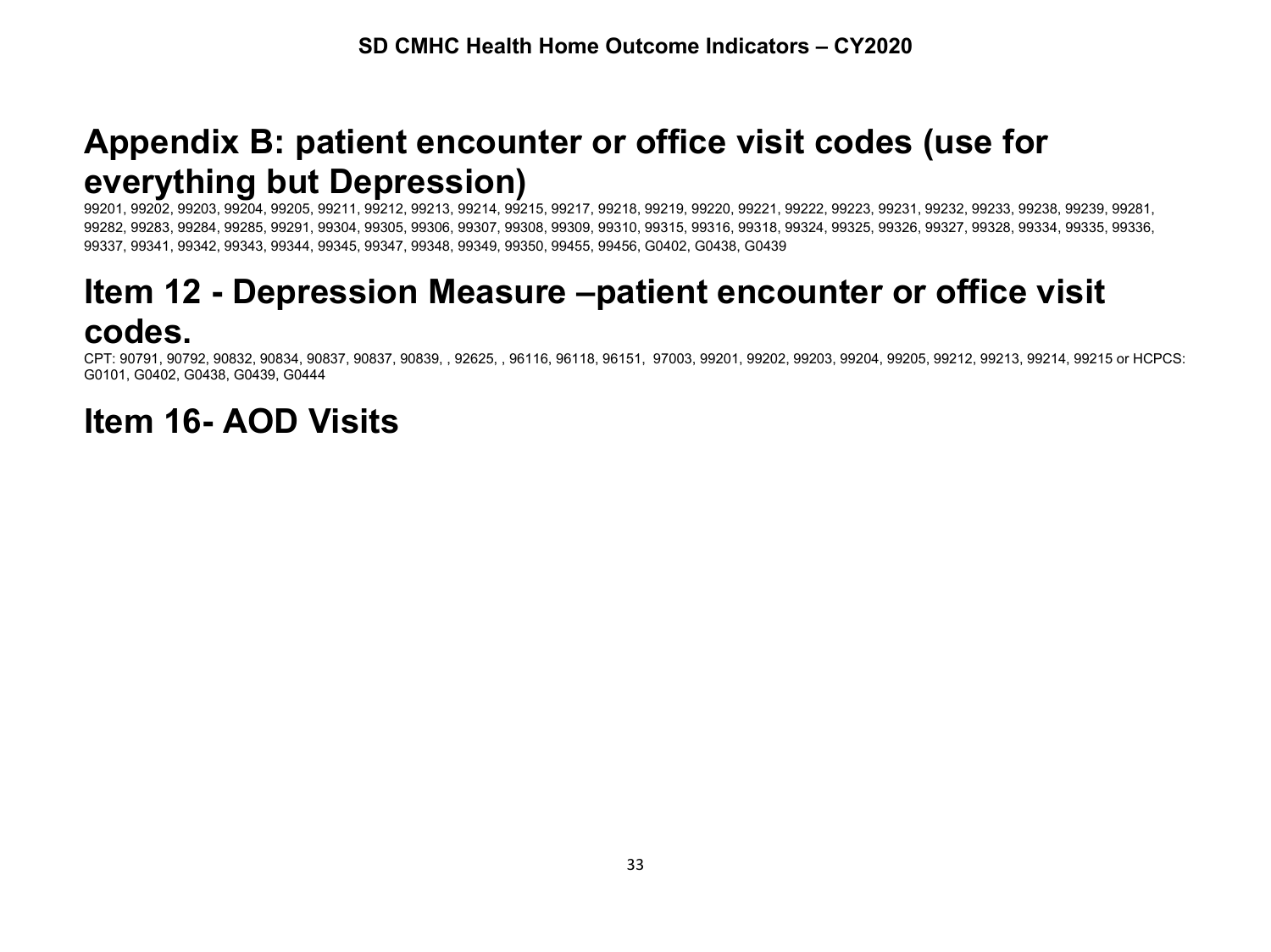#### **\*Programmer Note – When looking for these codes, they need to be by different providers.**

Table IET.B. Codes to Identify Outpatient, Intensive Outpatient and Partial Hospitalization Visits

| <b>CPT</b>                                                                                                                                                                                                    | <b>HCPCS</b>                                                                                                                                                                                                                                                             | <b>UB Revenue</b>                                                                                                  |
|---------------------------------------------------------------------------------------------------------------------------------------------------------------------------------------------------------------|--------------------------------------------------------------------------------------------------------------------------------------------------------------------------------------------------------------------------------------------------------------------------|--------------------------------------------------------------------------------------------------------------------|
| 90804-90815, 98960-98962,<br>99078, 99201-99205, 99211-<br>99215, 99217-99220, 99241-<br>99245, 99341-99345, 99347-<br>99350, 99384-99387, 99394-<br>99397, 99401-99404, 99408,<br>99409, 99411, 99412, 99510 | G0155, G0176, G0177, G0396,<br>G0397, G0409-G0411, G0443,<br>H0001, H0002, H0004, H0005,<br>H0007, H0015, H0016, H0020,<br>H0022, H0031, H0034-H0037,<br>H0039, H0040, H2000, H2001,<br>H2010-H2020, H2035, H2036.<br>M0064, S0201, S9480, S9484,<br>S9485, T1006, T1012 | 0510, 0513, 0515-0517,<br>0519-0523, 0526-0529.<br>0900. 0902-0907. 0911-<br>0917, 0919, 0944, 0945,<br>0982, 0983 |
| <b>CPT</b>                                                                                                                                                                                                    |                                                                                                                                                                                                                                                                          | POS                                                                                                                |
| 90801, 90802, 90845,<br>90847, 90849, 90853,<br>90857, 90862, 90875, 90876                                                                                                                                    | WITH                                                                                                                                                                                                                                                                     | 03. 05. 07. 09. 11. 12. 13.<br>14, 15, 20, 22, 33, 49, 50,<br>52, 53, 57, 71, 72                                   |
| 90816-90819, 90821-90824.<br>90826-90829, 99221-99223,<br>99231-99233, 99238, 99239,<br>99251-99255                                                                                                           | <b>WITH</b>                                                                                                                                                                                                                                                              | 52.53                                                                                                              |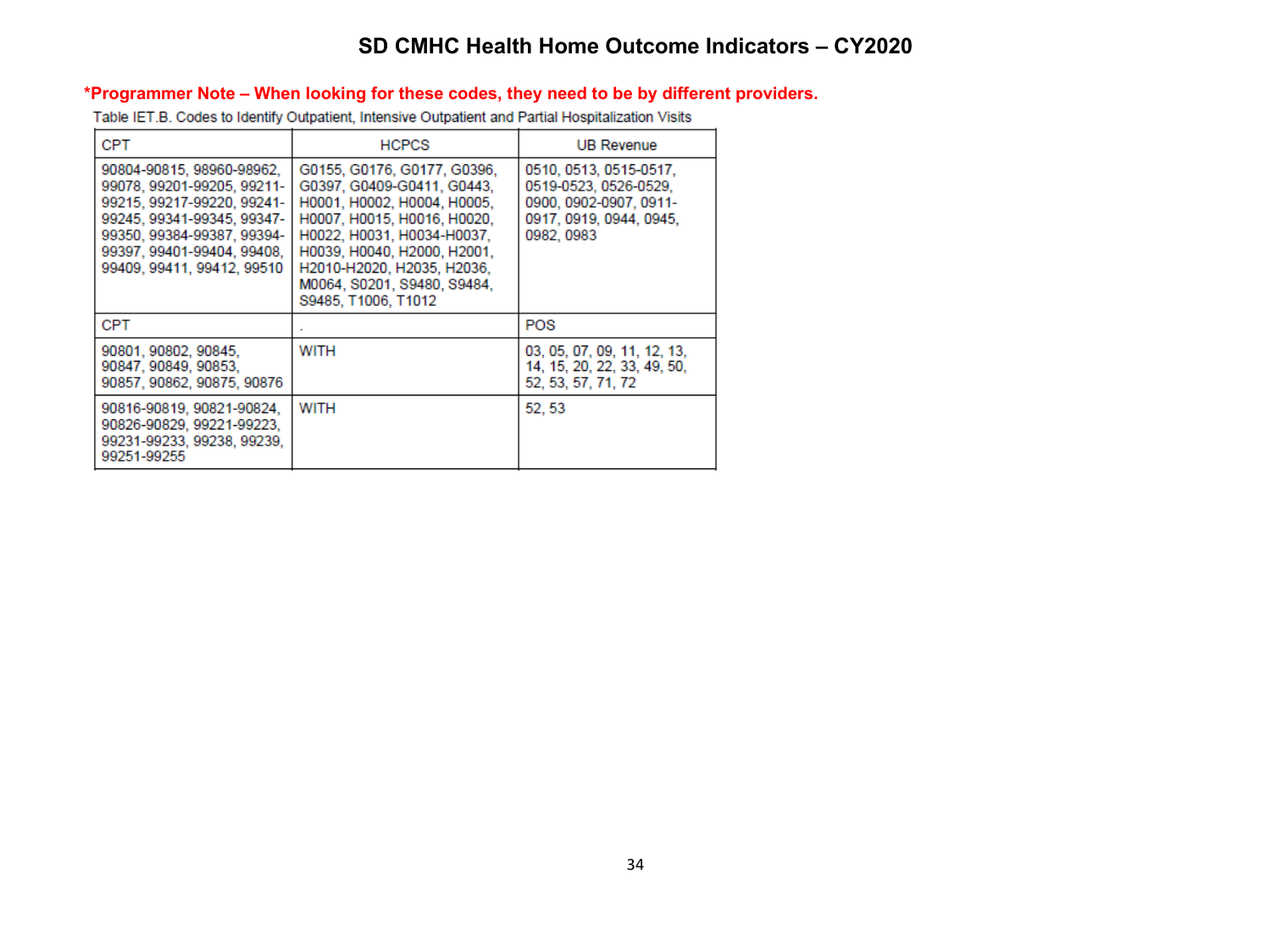# **Appendix C: Depression Screen tool Severity Assessment Criteria**

## **Adolescent Screening Tools: (ages 12 to 17): could include but are not limited to the following:**

#### • **Patient Health Questionnaire for Adolescents (PHQ-A)**

- o For adolescents, depression severity is correlated with PHQ-A scores as follows:
	- 20–27: Severe major depression
	- 15–19: Moderately severe major depression
	- 10–14: Moderate major depression
	- 5–9: Indeterminate or mild depression (People with this score could have had major depression that is now improved, chronic mild depression [dysthymia], or transient mild depression. The PHQ-A cannot distinguish among these. Use clinical judgment to determine appropriate next steps.)

#### • **Beck Depression Inventory-Primary Care Version (BDI-PC)**

| Score     | Range                        |
|-----------|------------------------------|
| $0 - 9$   | No depression                |
| $10 - 18$ | Mild - Moderate Depression   |
| 19-29     | Moderate – Severe Depression |
| 30-63     | Severe Depression            |

#### • **Mood Feeling Questionnaire**

o Score of 12 or more indicates depressive disorder

#### • **Center for Epidemiologic Studies Depression Scale (CES-D)**

- o Do not score the tool if it is missing more than 4 responses.
- o For each item, look up your response and corresponding score (0-3).
- o Fill in the score for each item under the last column labeled Score.
- o Calculate the Total Score by adding up all 20 scores.
- o A total Score of 16 or higher is considered depressed.

#### • **PRIME MD-PHQ2.**

- $\circ$  If the response is "yes" to either question, consider administering the PHQ-9 questionnaire or asking the patient more questions about possible depression.
- o If the response to both questions is "no", the screen is negative.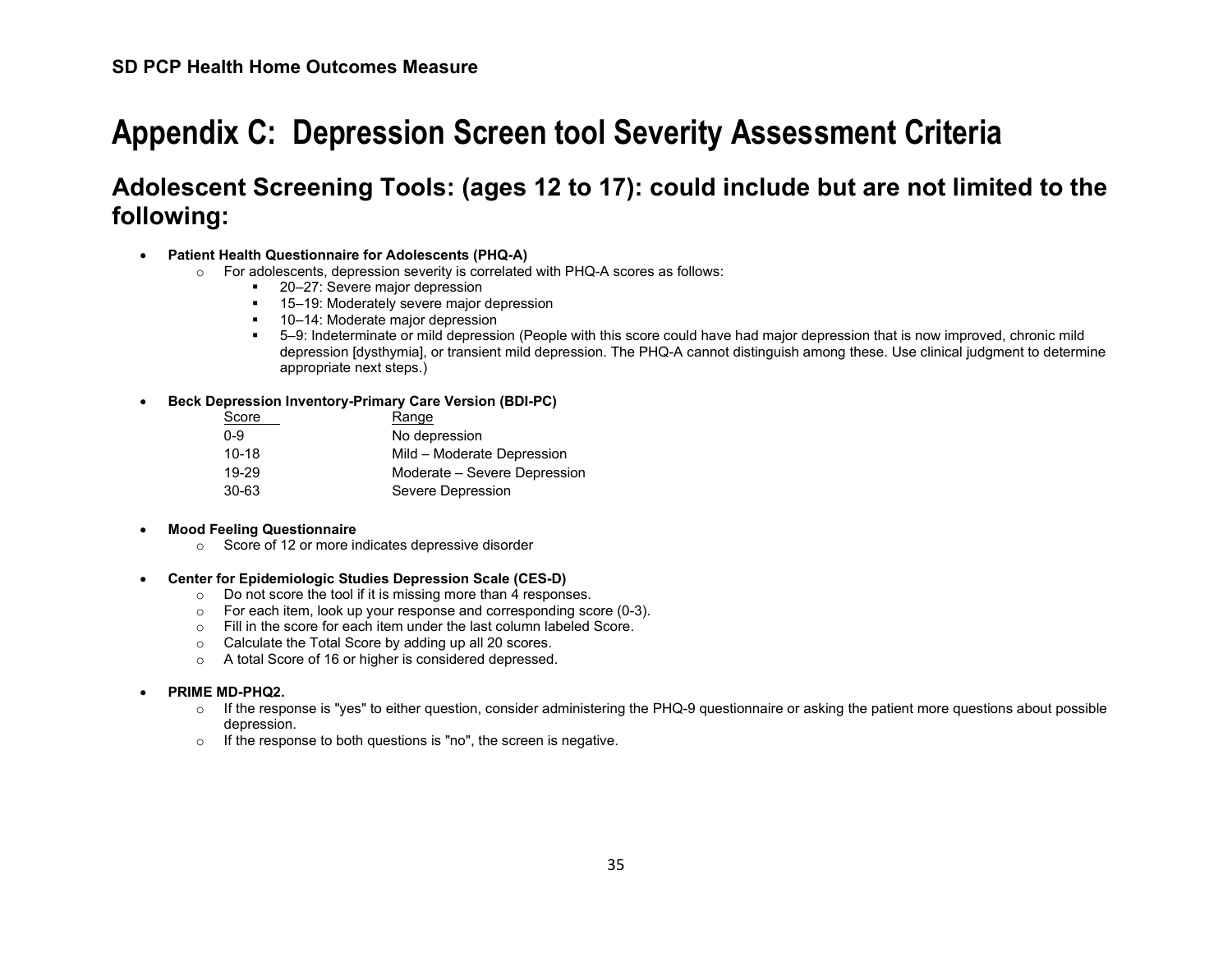## **Adult Screening Tools (age 18 and older) could include but are not limited to the following:**

#### • **Patient Health Questionnaire (PHQ9)**

- $\circ$  For adults age 18 and older, depression severity is correlated with PHQ9 scores as follows:
	- 20–27: Severe major depression
	- 15–19: Moderately severe major depression
	- 10–14: Moderate major depression
	- 5–9: Indeterminate or mild depression (People with this score could have had major depression that is now improved, chronic mild depression [dysthymia], or transient mild depression. The PHQ9 cannot distinguish among these. Use clinical judgment to determine appropriate next steps.)

#### • **Beck Depression Inventory (BDI or BDI-II)**

#### **Beck Depression Inventory – BDI I**

| Score   | Range                        |
|---------|------------------------------|
| $0 - 9$ | No depression                |
| $10-18$ | Mild - Moderate Depression   |
| 19-29   | Moderate – Severe Depression |
| 30-63   | Severe Depression            |
|         |                              |

#### **Beck Depression Inventory – BDI II**

| Score     | Range    |
|-----------|----------|
| $0 - 13$  | Minimal  |
| $14 - 19$ | Mild     |
| 20-28     | Moderate |
| 29-63     | Severe   |

#### • **Center for Epidemiologic Studies Depression Scale (CES-D)**

- $\circ$  Do not score the tool if it is missing more than 4 responses. 1) For each item, look up your response and corresponding score (0-3). 2) Fill in the score for each item under the last column labeled Score. 3) Calculate the Total Score by adding up all 20 scores.
- o A total Score of 16 or higher is considered depressed.

#### • **Depression Scale (DEPS)**

- o Scores of 9-10 indicate a level of depressive syndrome
- o Scores of 11-12 indicate a level of clinical depression.

#### o **Duke Anxiety-Depression Scale (DADS)**

- $\circ$  Add the scores next to each of the blanks you checked.
- $\circ$  If your total score is 5 or greater, then your symptoms of anxiety and/or depression may be excessive.  $\frac{17}{200}$ <br> $\circ$  For exact scoring, multiply the total score by 7.143 to obtain the DUKE-AD score on a scale of
- For exact scoring, multiply the total score by 7.143 to obtain the DUKE-AD score on a scale of 0 for lowest to 100 for highest symptom level.
- $\circ$  A raw score of 5 or greater (out of a possible 14) indicates high risk for anxiety or depression.